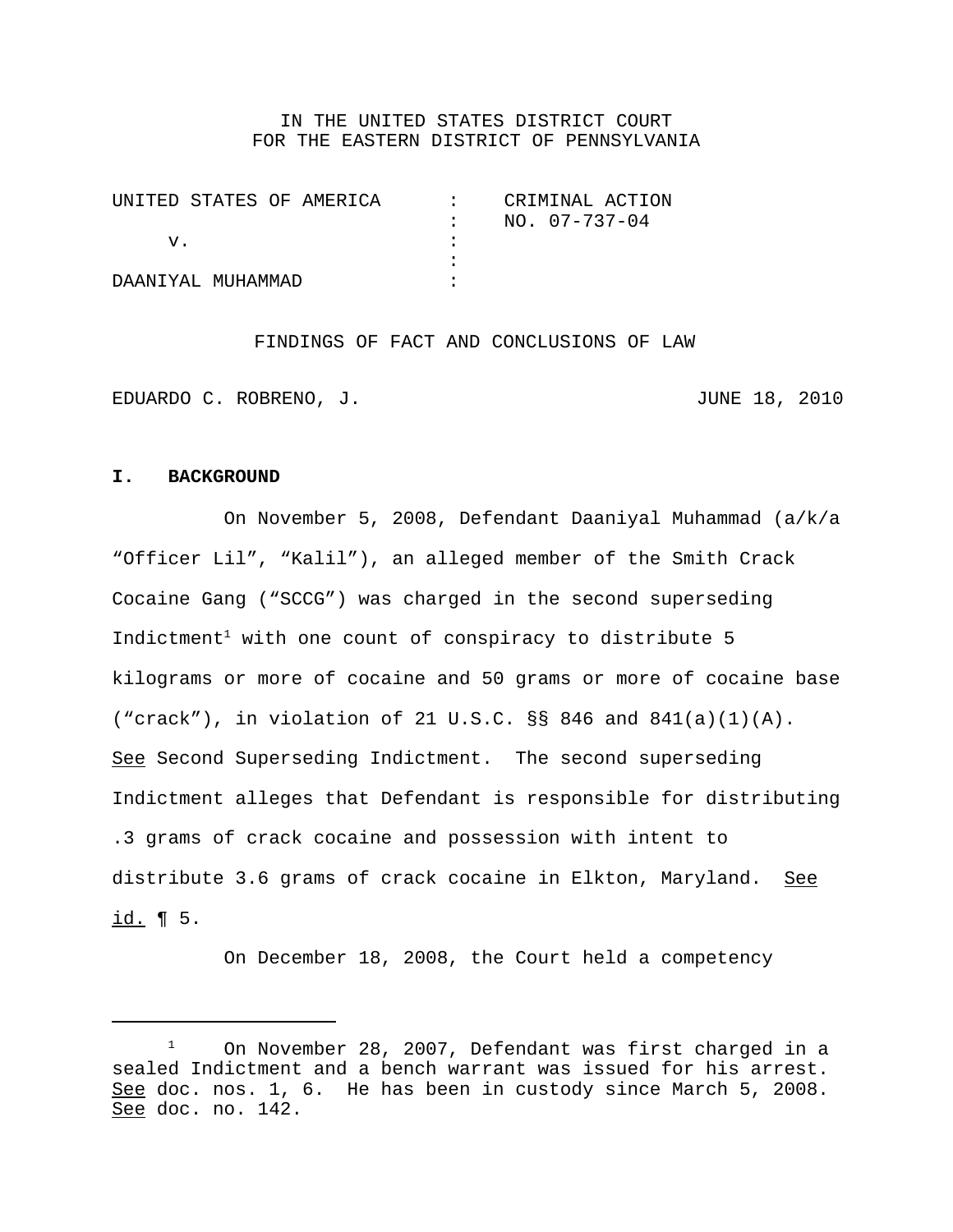hearing at which Defendant was found to be in need of further medical examination to determine whether he was competent to stand trial. See 18 U.S.C. §  $4241(b)$ . Following the competency hearing, the Court determined that Defendant was suffering from a mental disease rendering him unable to assist in his defense, was not competent to stand trial, and ordered that he be committed to the custody of the Attorney General for treatment. See 18 U.S.C.  $$4241(d)(1).$ <sup>3</sup>

On July 22, 2009, upon Defendant's continued refusal to take any medication or to agree to any treatment whatsoever and

 $3$  Section 4241(d)(1) provides:

If, after the hearing, the court finds by a preponderance of the evidence that the defendant is presently suffering from a mental disease or defect rendering him mentally incompetent to the extent that he is unable to understand the nature and consequences of the proceedings against him or to assist properly in his defense, the court shall commit the defendant to the custody of the Attorney General.

The Attorney General shall hospitalize the defendant for treatment in a suitable facility . . . for such a reasonable period of time, not to exceed four months, as is necessary to determine whether there is a substantial probability that in the foreseeable future he will attain the capacity to permit the proceedings to go forward.

18 U.S.C. § 4241(d)(1).

<sup>&</sup>lt;sup>2</sup> Section 4241(b) permits the Court to order "that a psychiatric or psychological examination of the defendant be conducted, and that a psychiatric or psychological report be filed with the court."  $18 \text{ U.S.C. }$  \$  $4241(b)$ . Sections  $4247(b)$ and (c) govern the specifics of the psychiatric or psychological examination and the report to the Court. 18 U.S.C. §§ 4247(b),  $(c)$ .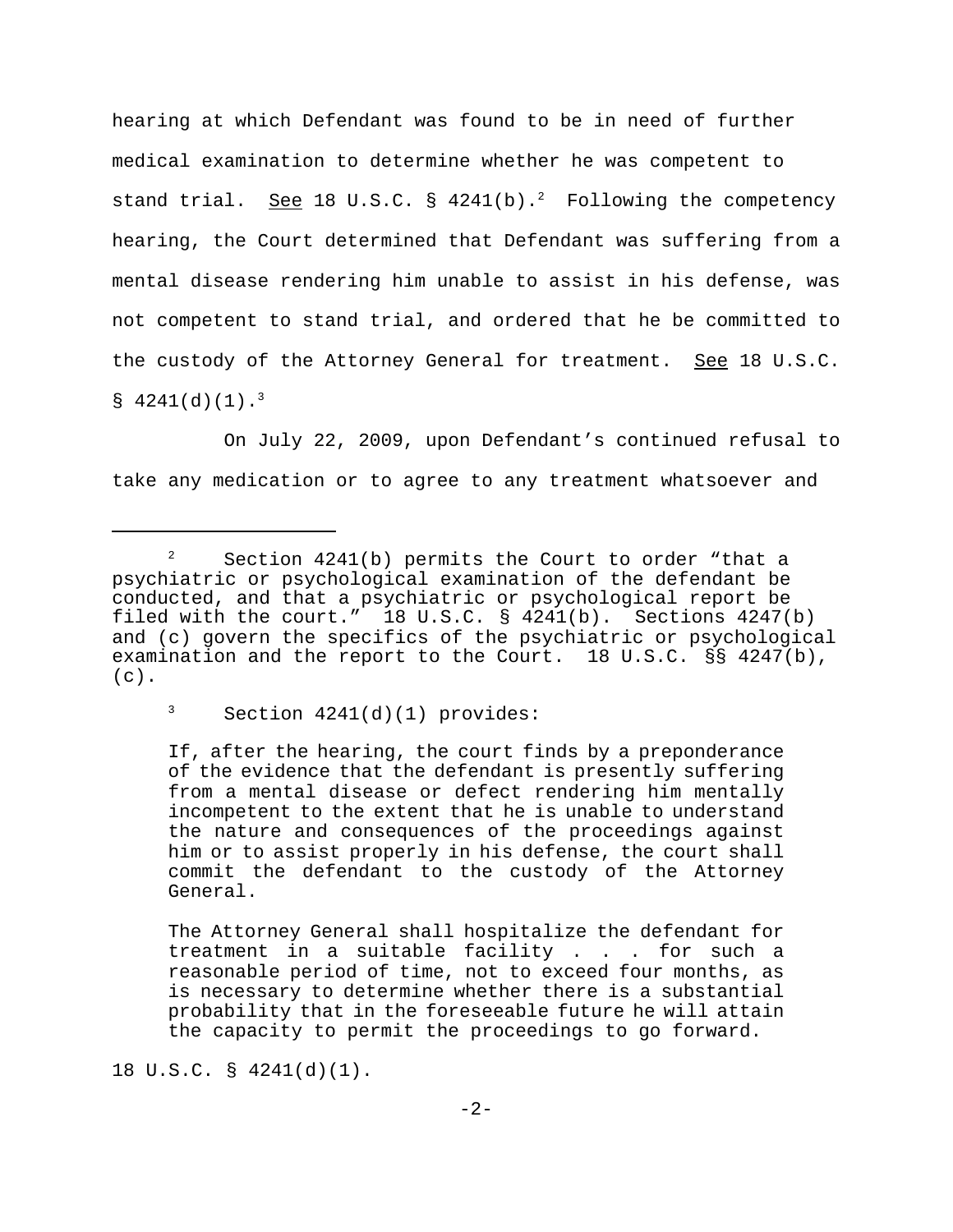the medical evaluators' recommendations that Defendant be placed on antipsychotic drugs to restore him to competency to stand trial, the Government moved to involuntarily medicate Defendant.<sup>4</sup> On September 11, 2009, Defendant, by way of counsel, filed a reply in opposition to the motion.<sup>5</sup>

On November 5, 2009, the Court held an evidentiary Sell hearing to determine whether involuntary administration of medication to restore Defendant's competency to stand trial was appropriate. This issue is presently before the Court.

After consideration of the testimony presented at the Sell hearing, the Government's proposed findings of facts (doc. no. 696 at 2-11), Defendant's proposed findings of facts (doc. no. 719 at 1-5) and arguments of counsel, below are facts the Court finds to be true.

# **II. FINDINGS OF FACT**

1. Defendant is a 29-year-old African American male from Philadelphia, Pennsylvania. See Dr. Grant and Dr. Berger Rep. 1.

<sup>&</sup>lt;sup>4</sup> See Sell v. United States, 539 U.S. 166 (2003) (setting up procedure by which courts may hold a evidentiary hearing with expert testimony to determine the propriety of involuntary administration of medication to restore competency to stand trial).

Throughout these proceedings, Defendant has been represented by counsel.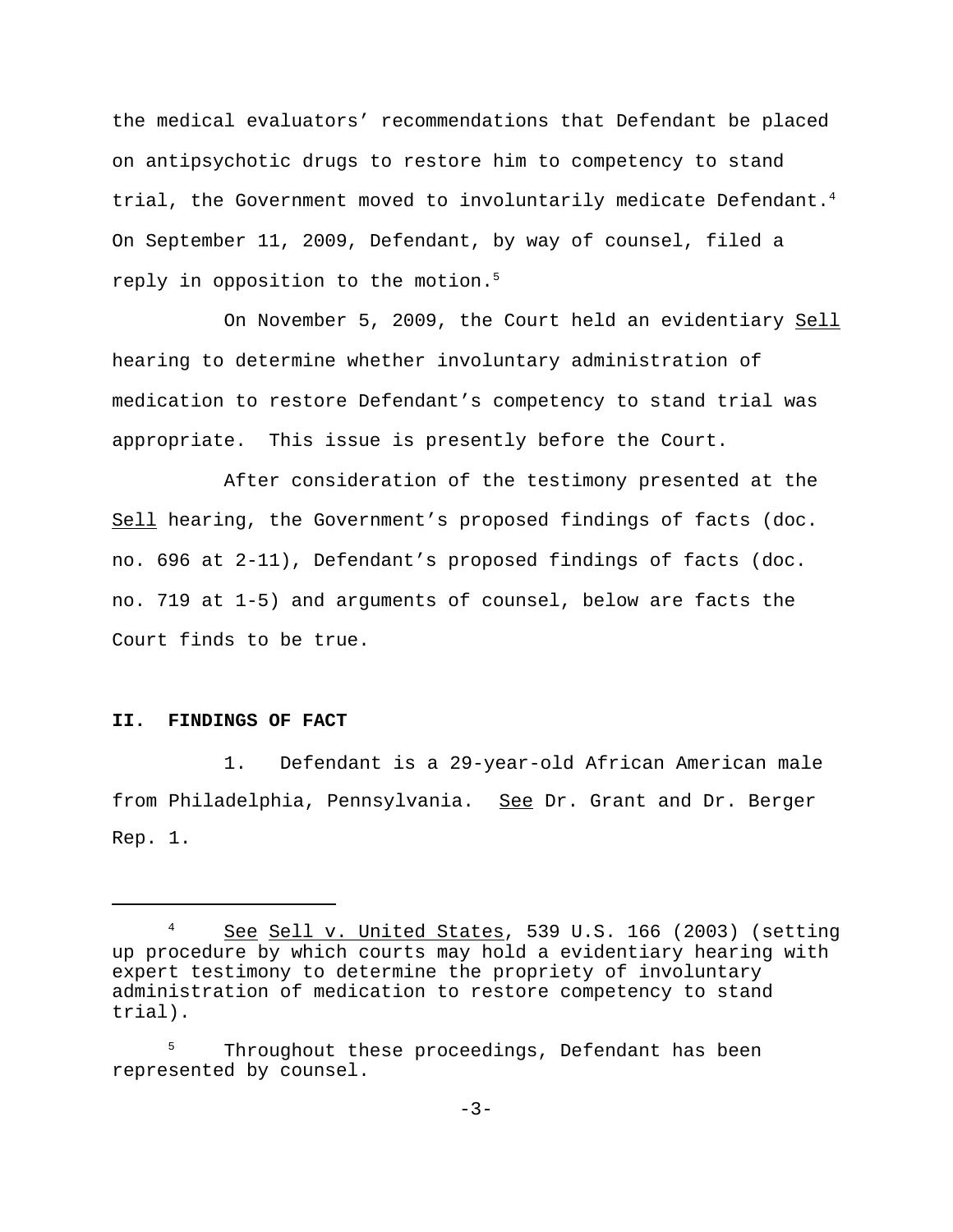2. Defendant has a criminal history, beginning in 1996 at age 16, that includes charges of robbery, simple assault and theft. Other charges, from 1998 through 2006, include theft by unlawful trafficking, receiving stolen property, criminal conspiracy, failure to appear, manufacturing and distribution of narcotics, possession with intent to distribute drugs, simple assault, terroristic threats, and disorderly conduct. See Second Superseding Indictment.

3. Defendant is one of eighteen defendants in this case, alleged to be part of the SCCG, a drug distribution conspiracy that lasted from November 2002 through September 2007. To date, thirteen SCCG defendants have been sentenced and four were found guilty at trial and are awaiting sentencing. Defendant is the only SCCG defendant whose charges remain unadjudicated.

4. On August 22, 2008, Magistrate Judge Rice ordered Defendant to undergo a competency evaluation. See doc. no. 277.

5. On August 29, 2008, Dr. Pogos H. Voskanian filed a report detailing his competency evaluation of Defendant at the Federal Detention Center ("FDC"), Special Housing Unit.

6. Dr. Voskanian noted that Defendant "displayed symptoms suggestive of thought disturbance and appeared to be hallucinating." Dr. Voskanian concluded that "[g]iven [the defendant's] presentation during the interview and lack of collateral information regarding his physical and mental health"

 $-4-$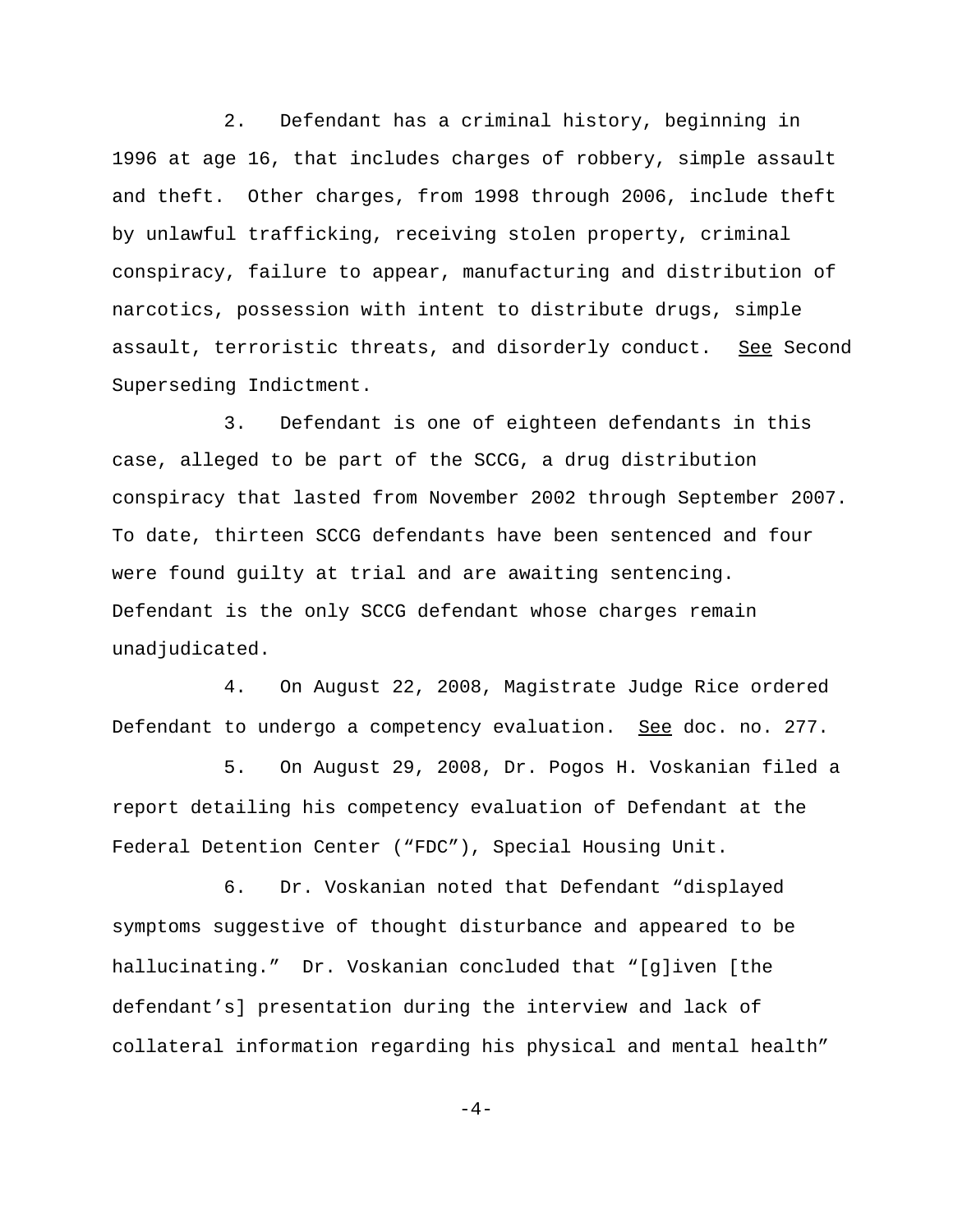the defendant "cannot be assessed as competent to stand trial." See Voskanian Rep. 2, 7.

7. On September 16, 2008, the Court ordered that Defendant be committed to the custody of the Attorney General for psychiatric evaluation, pursuant to 18 U.S.C. §§ 4241(b) and 4247(b). See doc. no. 314. Defendant was transferred to the Metropolitan Correctional Center ("MCC") in Chicago, Illinois for further evaluation.

8. On October 15, 2008, the Court received a letter from Dr. Ron Nieberding, Ph.D., a licensed clinical psychologist at the MCC, Chicago. Dr. Nieberding found that, upon commencing the evaluation, Defendant would only display a "menacing grin" and "demonstrated poor frustration tolerance and some degree of impulsivity." Defendant was also described as "overly paranoid, vague, grandiose, and preoccupied with religious themes." See Govt Sell Mem. ¶ 23. Further, Defendant allegedly instigated and participated in a fight prior to his arrival at MCC Chicago. See Def. Sell Mem. ¶ 15.

9. While at MCC Chicago, Dr. Nieberding diagnosed Defendant with paranoid schizophrenia and a psychotic disorder not otherwise specified. Dr. Nieberding evaluated Defendant's mental status, noting that "Mr. Muhammad has exhibited behavior (e.g. illogical and confused thinking, inappropriate affect, suspiciousness, and possibly visual hallucinations) that strongly

-5-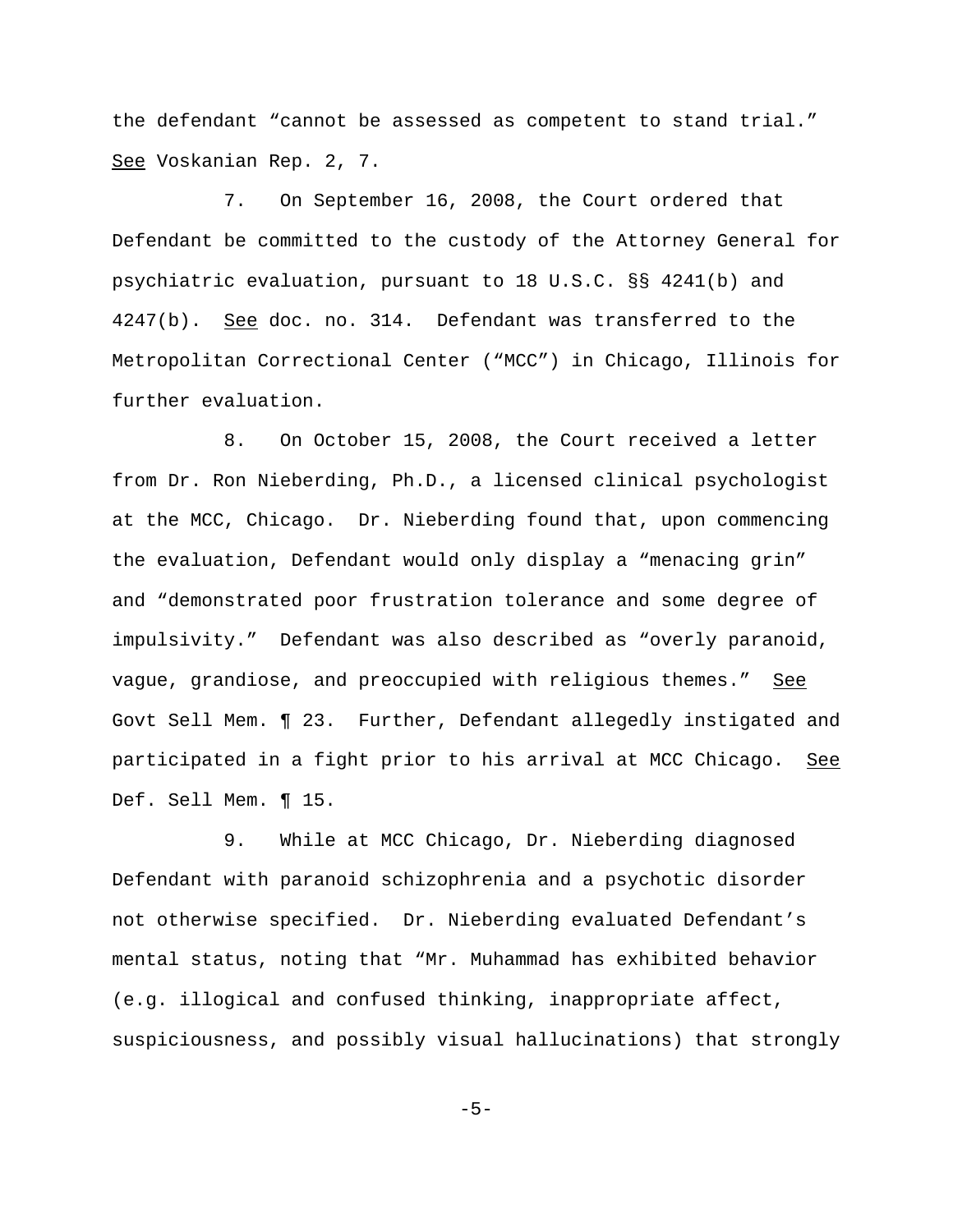suggest that he is experiencing significant symptoms of a psychotic disorder." See id. ¶ 14.

10. Dr. Nieberding also noted that Defendant refused medication and "is likely an appropriate candidate for hospitalization (competency restoration) under Title 18, United States Code, Section 4241(d)[,]" who could also benefit from intensive, in-patient therapy. Id.

11. On December 18, 2008, following the competency hearing, the Court determined that Defendant was "suffering from a mental disease or defect rendering him mentally incompetent to the extent that he is unable to understand the nature and consequences of the proceedings against him or to assist properly in his defense." See doc. no. 422. The Court ordered that Defendant be committed to the custody of the Attorney General for treatment, pursuant to 18 U.S.C.  $\S$  4241(d)(1). (Id.) Defendant was transferred to the Federal Medical Center ("FMC") Butner in North Carolina for evaluation.<sup>6</sup>

12. On February 2, 2009, pursuant to a Court Order, Defendant was admitted to FMC Butner to undergo a psychiatric evaluation, pursuant to 18 U.S.C. § 4241(d).

13. On June 16, 2009, Ms. Sara M. Revell, Complex

<sup>6</sup> On February 19, 2009, the Court ordered an extension for the evaluation period for Defendant to June 1, 2009, to account for delays in transporting Defendant to FMC Butner (doc. no. 504.)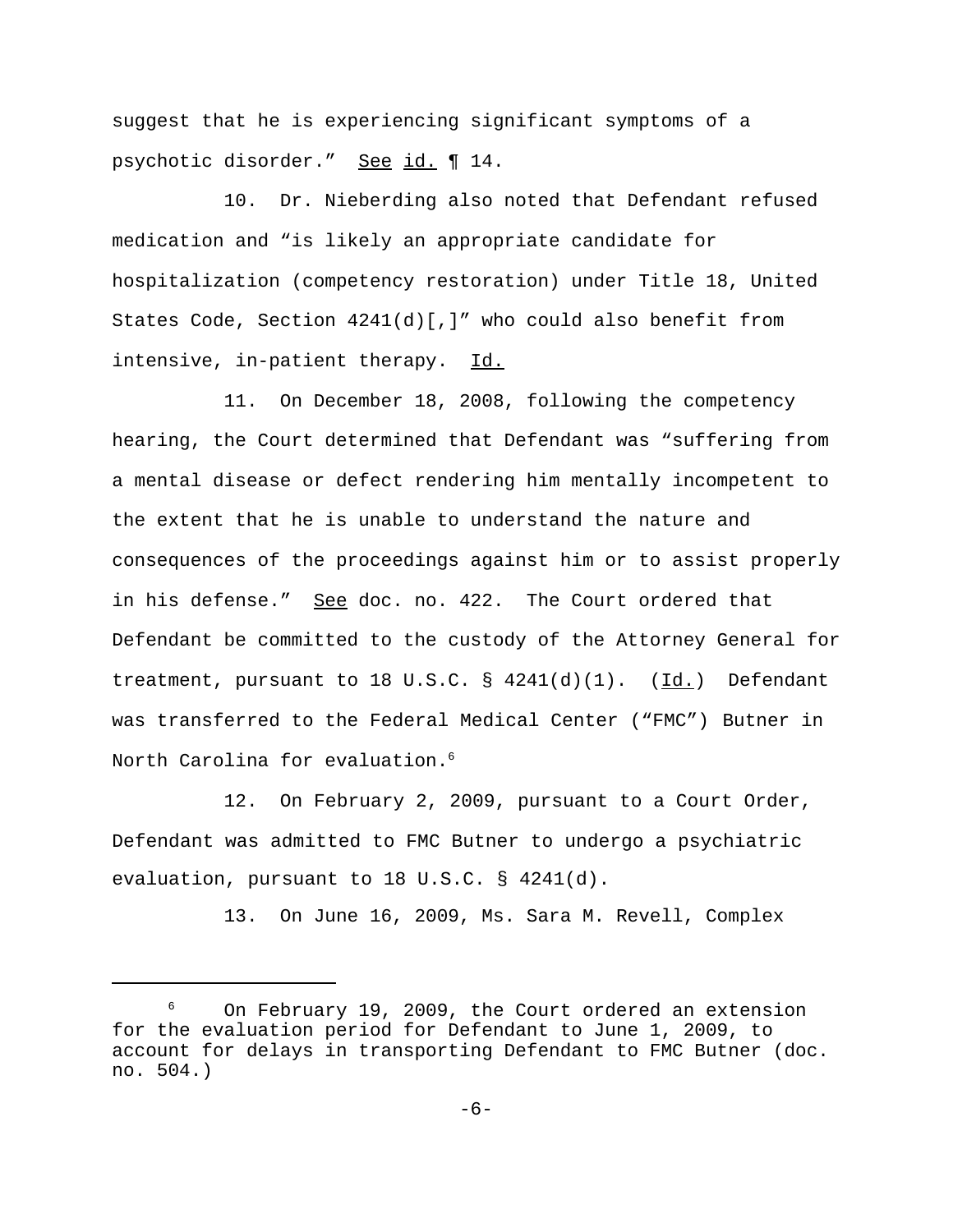Warden at FMC Butner, wrote to the Court regarding Defendant's condition and enclosed the competency restoration study performed by her staff: Dr. Jill R. Grant, staff psychologist and Dr. Bruce R. Berger, staff psychiatrist. See Grant and Berger Resumes.<sup>7</sup>

14. While at FMC Butner, the following procedures were administered to Defendant during his evaluation: (1) clinical interviews; (2) behavioral observation; and (3) physical examination. See Govt Sell Mem. 4.

15. At Defendant's initial screening at FMC Butner, he presented as hostile with a wide-eyed stare and nonsensical speech. Due to Defendant's hostility and unpredictability, the interview was terminated. Defendant was then admitted to the secure housing unit, where he remained for the duration of his evaluation period. See Def. Sell Mem. ¶ 7.

16. Dr. Grant conducted an individual interview with Defendant and Dr. Berger provided psychiatric consultation. Id.

17. Defendant refused all medication throughout the evaluation period. Doctors at FMC Butner were also unable to perform brain imaging on Defendant. See Hr'g Tr. 47.

18. Medical, correctional, and other mental health staff had an opportunity to observe Defendant's behavior during

 $7$  Dr. Grant is an expert in the area of clinical and forensic psychology and Dr. Berger is an expert in the area of general and forensic psychology. See Govt Sell Mem. 4 n.1-2. Both were found by the Court qualified to testify by way of opinion. See Fed. R. Evid. 702.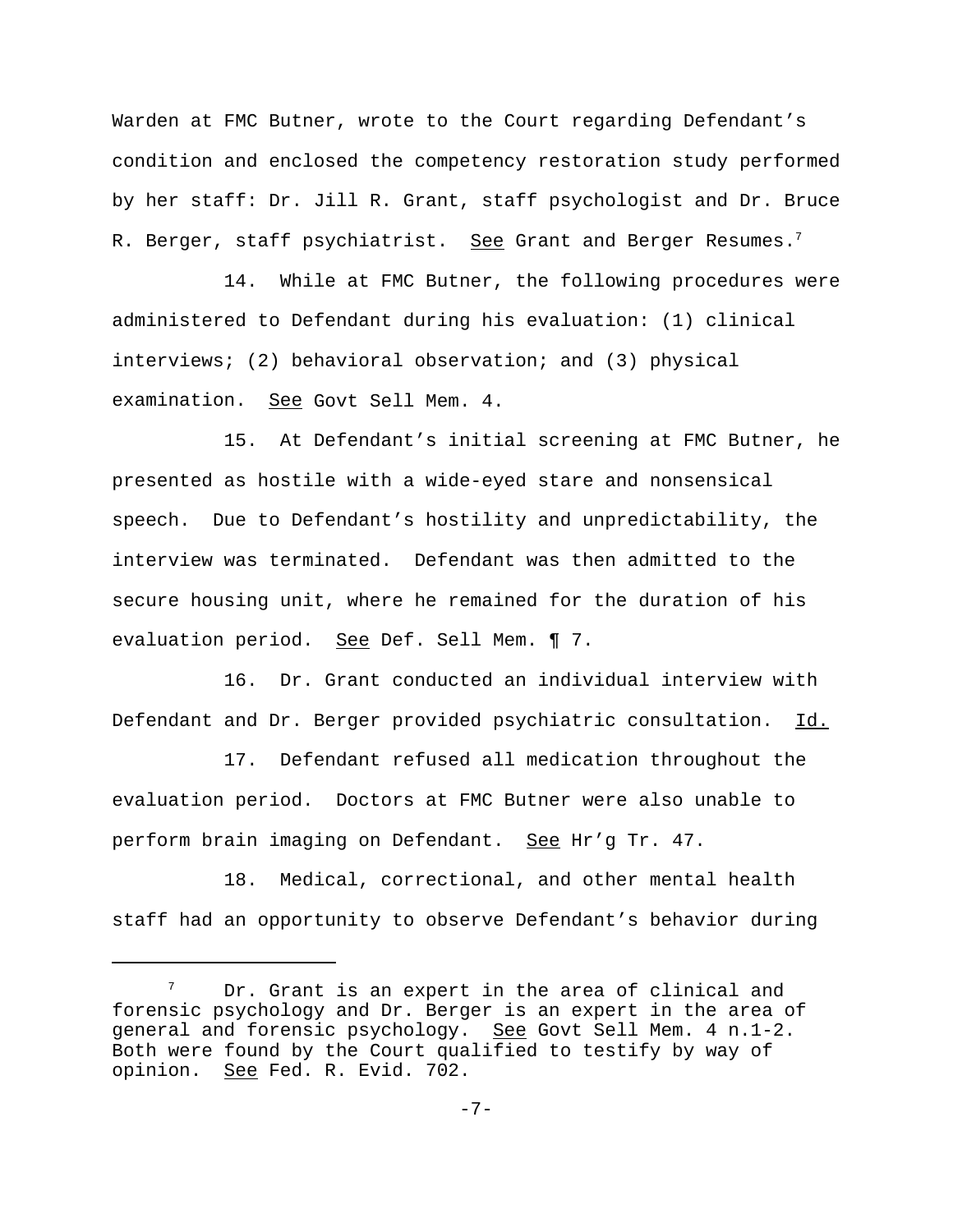his stay at FMC Butner. An initial nursing note indicated that Defendant's speech was tangential and difficult to follow, he appeared suspicious and guarded, questions had to be repeated multiple times to garner a response, and his answers were difficult to decipher. See Def. Sell Mem.

19. Further, during hospital rounds, Defendant was hostile with staff. At other times, he was calm but spoke in a disorganized manner and smiled inappropriately. Defendant was often observed lying on a mattress on the floor. His room sanitation and nutritional intake were appropriate. See id.

20. Defendant underwent a routine physical examination and laboratory studies indicating the following: no acute physical abnormalities, negative screening for HIV and syphilis, blood indices and chemistries within normal limits. Thus, Defendant was not placed on medications and he refused any medicines for mental health purposes. Id.

21. Based on the limited information he provided, evaluators learned that Defendant has many siblings, a possible history of emotional and physical abuse, does not have a high school education and did not earn a GED. See Second Superseding Indictment.

22. During the evaluation period at FMC Butner, Defendant was informed that any information and results obtained would be shared with the Court and the attorneys involved in this

-8-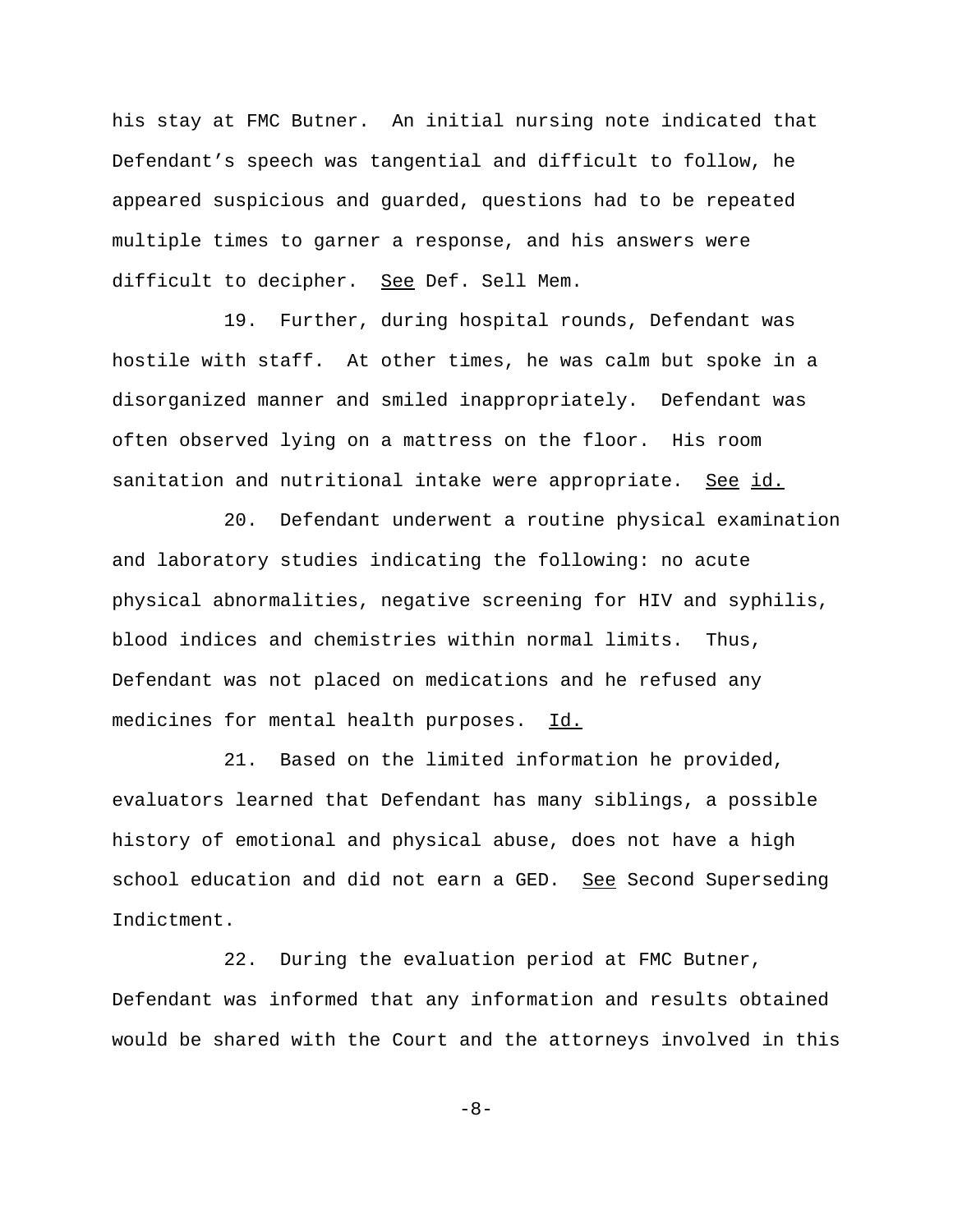case. Evaluators were unable to assess his understanding due to his impaired mental status. See Def. Sell Mem.

23. Defendant's mental history is largely unknown to the evaluators. He reported being hospitalized once and receiving outpatient mental health treatment, but specifics of the treatment are unknown. Id.

24. Drs. Grant and Berger considered other staff observations, along with their own, and diagnosed Defendant with Schizophrenia, Disorganized Type. Drs. Grant and Berger also noted a "rule-out diagnosis of antisocial personality traits given his lengthy criminal and substance abuse history."8 Their report states that Defendant "remains not competent to proceed to trial" due in part to his "inability to communicate rationally." See Revell Eval. 6.

25. Defendant's diagnosed psychotic disorder (Schizophrenia, Disorganized Type) produces psychotic symptoms which render him incompetnent to stand trial. See Revell Eval.

26. Additionally, Dr. Grant stated that Defendant is a candidate for treatment with psychotropic medications. However, since Defendant refused medication while at FMC Butner, Warden Revell requested "judicial oversight" to involuntarily treat

<sup>8 &</sup>quot;A 'rule-out' diagnosis . . . is defined as 'evidence that [the patient] may meet the criteria for a diagnosis but [the doctors] need more information to rule it out." United States v. Grape, 549 F.3d 591, 598-99 (3d Cir. 2008).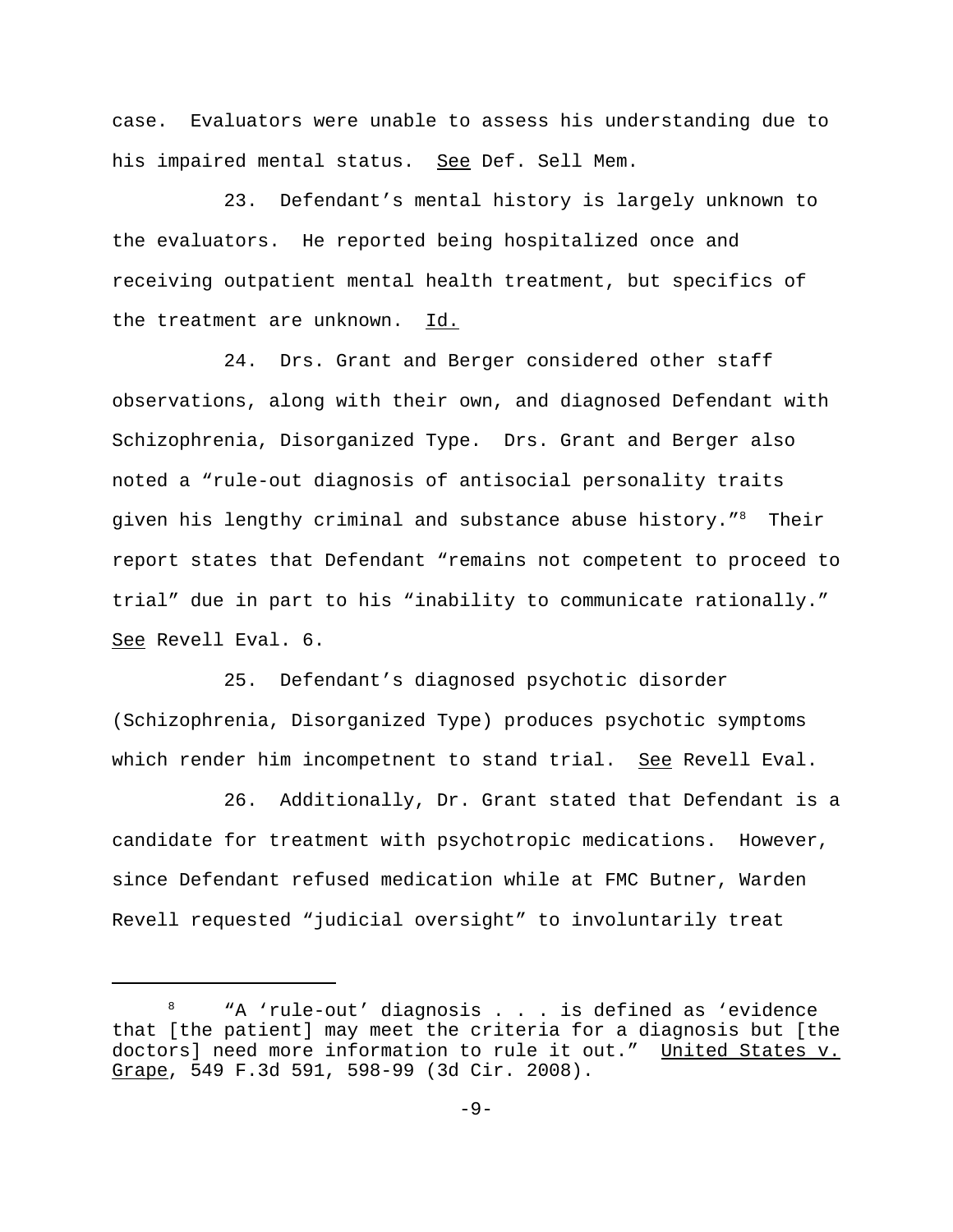Defendant pursuant to Sell. See id.

27. On November 5, 2009, this Court held a Sell hearing to determine whether to involuntarily medicate Defendant, at which Dr. Berger and Dr. Grant testified.

28. At that hearing, Dr. Berger testified that, due to Defendant's impaired mental state, he would likely receive relief after taking psychotropic medication. Further, both Drs. Grant and Berger agree that there is a substantial probability that Defendant can be restored to competency by receiving treatment with antipsychotic medication and that available alternative, less-intrusive treatments are unlikely to be effective in achieving the same results. See Def. Sell Mem.

29. Treatment with antipsychotic medication is an accepted and appropriate treatment for an individual diagnosed with schizophrenia. Id.

30. If forcible medication is ordered by the Court, maximal efforts will be made to gain cooperation of Defendant and he would initially be given a choice of oral or injectable administration. Further, a copy of the Court Order would be read to Defendant. See Hr'g Tr. 123-24.

31. If the doctors do not gain Defendant's compliance, they will administer an injectable medication involuntarily. To do so, a team of trained professionals will enter Defendant's cell and restrain him. The process will be repeated every 2 to 3

 $-10-$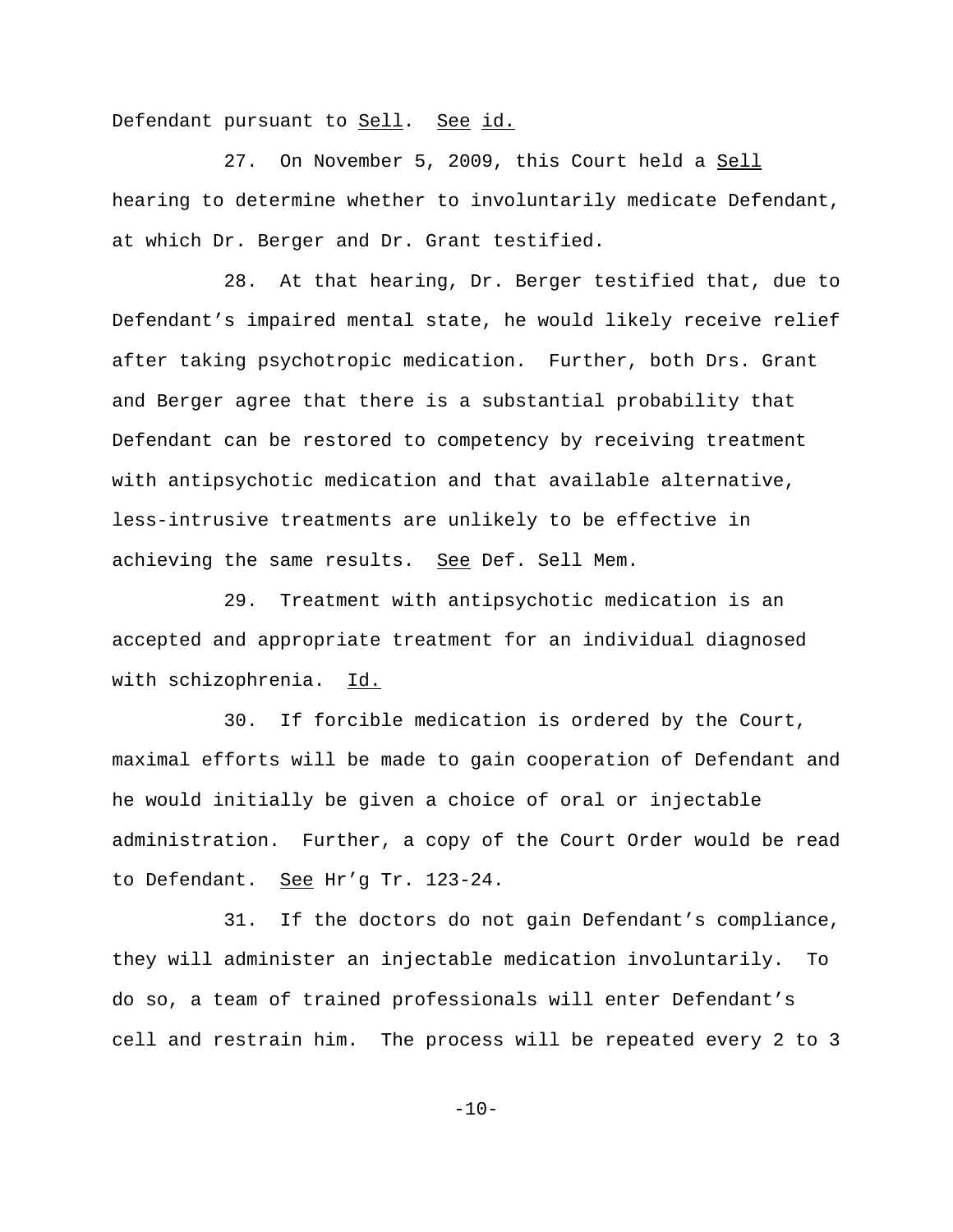weeks, however it is unlikely that repetition will be necessary as Defendant is expected to respond favorably to the medication and will become more compliant. See Govt Sell Mem. 1 31.

32. Defendant would receive psychotherapy as an adjunctive treatment to the antipsychotic agents to improve factors such as insight, compliance or coping skills. See id. 1 35.

33. Haldol, Prolixin Decanoate, and Risperdal Consta are the three drugs most likely to be administered to Defendant. These drugs are commonly used in involuntary medication instances as they are long action and injectable. See Sell Hr'g Tr. 90.

34. Antipsychotic medication can produce beneficial clinical effects such as decreasing disorganized behavior and speech (both prominent here). Further, it is likely that Defendant experiences delusional beliefs and symptoms of a perceptual disorder, such as auditory hallucinations. However, Defendant refuses to answer questions about these symptoms. When such symptoms are decreased with medication, they have less influence on an individual's decisions, judgments and perceptions. Thus, individuals can interact more effectively with their attorneys in preparing their defense and maintain better control over their behavior in the courtroom. The treatment process allows the treated individual to make reasonable, rational, reality-based decisions regarding the

-11-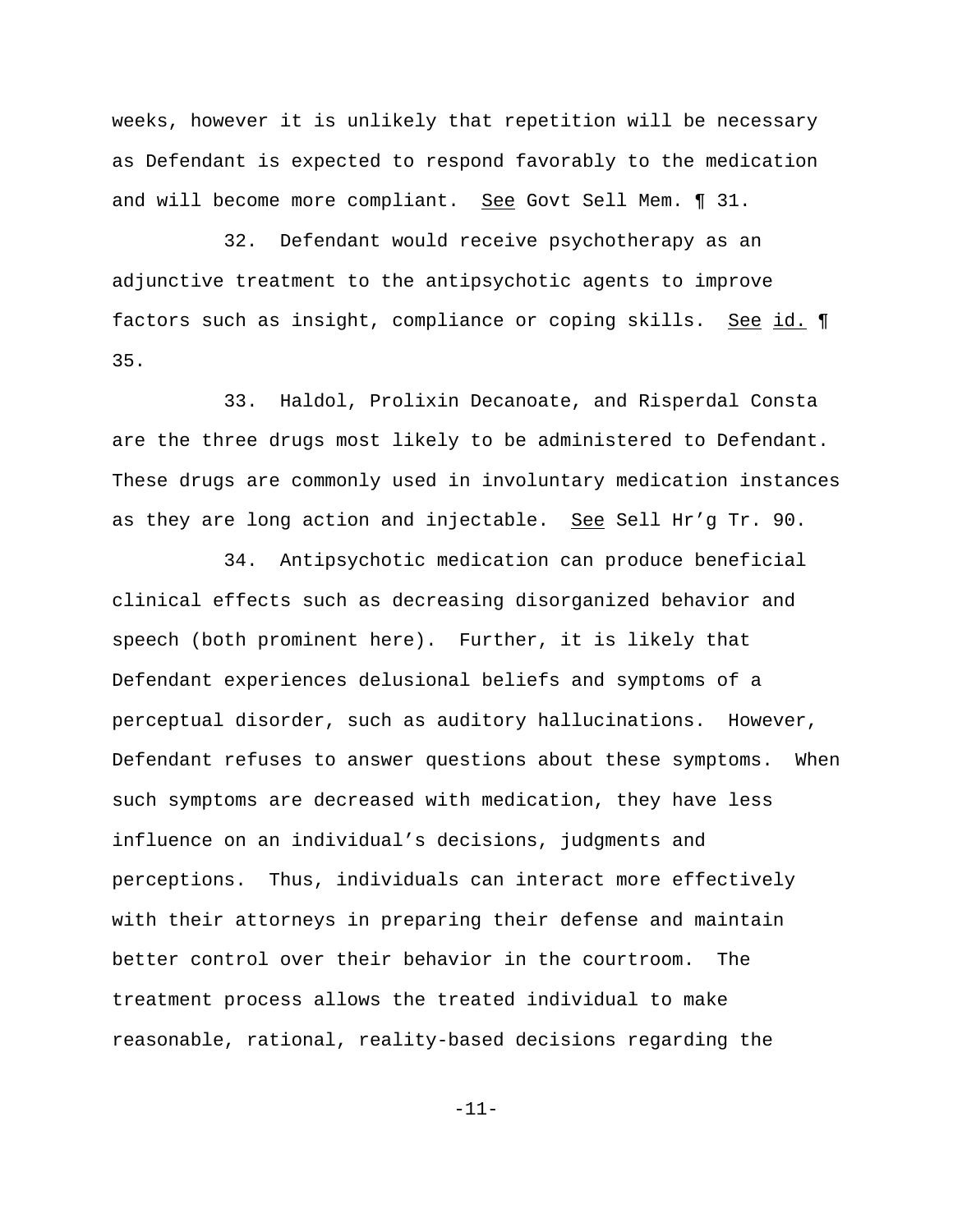processing of legal charges. See Govt Sell Mem.

35. Side effects include akathisia (characterized by Parkinson-like symptoms), dyskinesia (similar symptoms), tardive dyskinesia (movement disorder affecting the upper/lower extremities, mouth or oral facial area or tongue), and neuroleptic malignant brain syndrome (causes muscular rigidity). See Sell Hr'g Tr. 106-07.9

36. Drs. Grant and Berger opine that Defendant does not have insight or understanding that he has a mental illness. Therefore, Drs. Grant and Berger contend that Defendant does not believe he is in need of treatment of any type and is unlikely to engage in any form of psychotherapy (cognitive-behavioral, group, behavioral, interpersonal), as he has yet to participate in any form of therapy. See Revell Eval.

37. Further, Drs. Grant and Berger believe that it is substantially unlikely that the proposed treatment would have serious side effects that would interfere with Defendant's ability to assist his attorney in preparing for trial and conducting his defense. See Govt Sell Mem.

38. Though Dr. Berger was not aware of Defendant's background and thus could not include a complete history or drug use and prior treatment for mental illness, he is not concerned

Dr. Berger has treated thousands of patients with psychotropic medications and, though side effects have occurred, none have been fatal. See id. 127.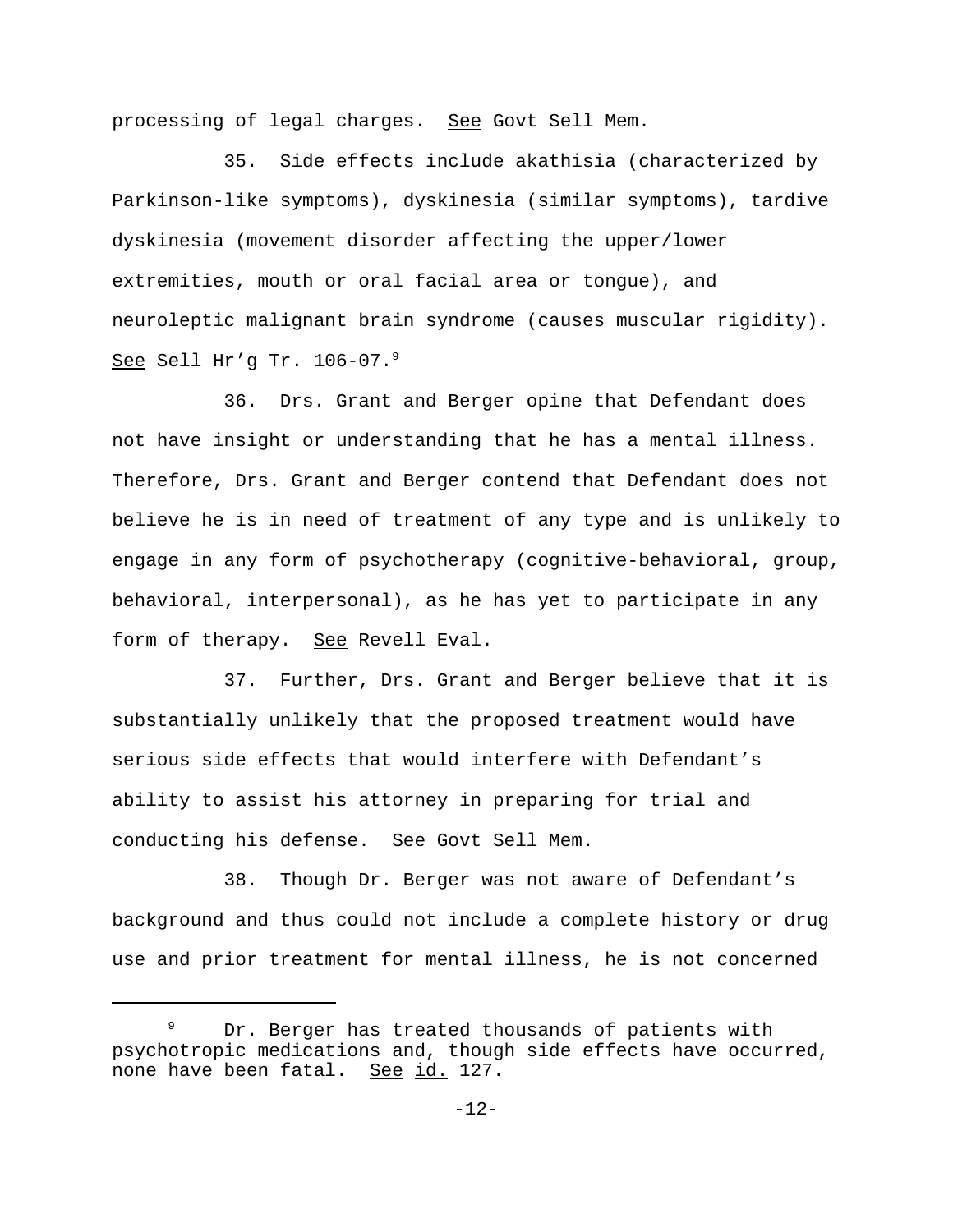about administering psychotrophic medication, as he "believes that [they] have adequate information to proceed in a safe and responsible manner." See Hr'g Tr. 123:3-4.

39. Drs. Grant and Berger concluded that Defendant is not currently competent to stand trial and could not assess his factual knowledge about the legal system and his rational understanding of the charges against him due to his inability to communicate rationally. See Govt Sell Mem. ¶ 28.

After consideration of the Government's motion to involuntarily medicate Defendant to restore competency for trial, Defendant's opposition thereto, and expert testimony given at the Sell hearing, the issue is now ready for disposition.

# **III. CONCLUSIONS OF LAW AND DISCUSSION**

### A. Applicable Law

#### 1. Competency

To be considered competent, "[t]he defendant must have 'a sufficient present ability to consult with his lawyer with a reasonable degree of rational understanding,' and must possess 'a rational as well as factual understanding of the proceedings against him.'" United States v. Jackson, 342 F. Supp. 2d 343, 345 (E.D. Pa. 2004) (quoting Jermyn v. Horn, 266 F.3d 257, 283 (3d Cir. 2001)). Factors relevant to this analysis may include "'evidence of a defendant's irrational behavior, his demeanor at trial, and any prior medical opinion on competence to stand

-13-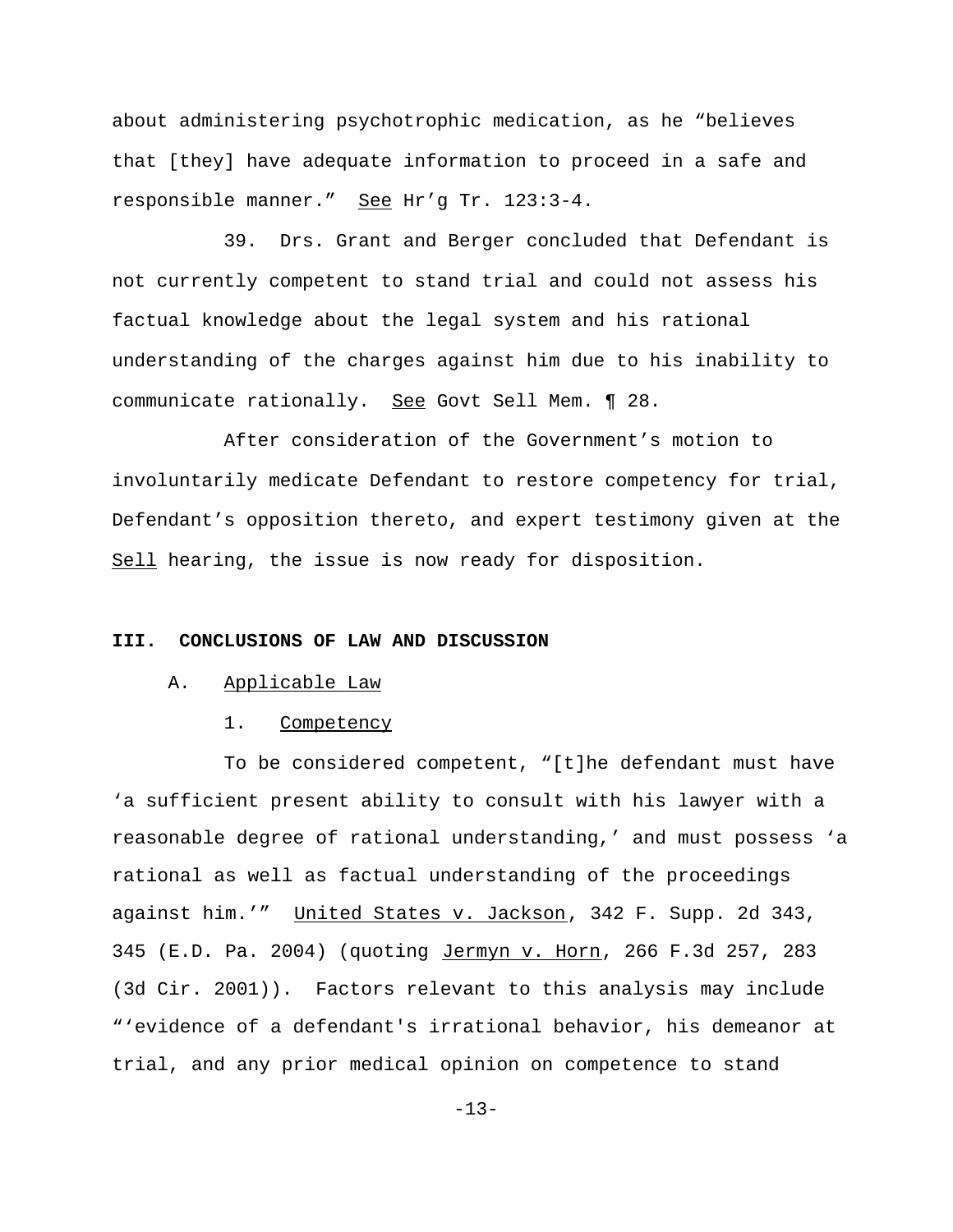trial.'" United States v. Jones, 336 F.3d 245, 256 (3d. Cir. 2003) (discussing factors relevant to district court's decision to hold a competency hearing) (quoting United States v. Leggett, 162 F.3d 237, 242 (3d Cir. 1998)). An attorney's representation about his client's competency may also be considered. Jones, 336 F.3d at 256.

### 2. Sell Hearing

In Sell, the Supreme Court considered "whether the Constitution permits the Government to administer antipsychotropic drugs involuntarily to a mentally ill criminal defendant in order to render that defendant competent to stand trial for serious, but nonviolent, crimes." 539 U.S. at 169. The Supreme Court held that a state's involuntary medication of a "prison inmate who has a serious mental illness with antipsychotic drugs" is within the confines of due process, "if the inmate is dangerous to himself or others and the treatment is in the inmate's medical interest." Washington v. Harper, 494 U.S. 210, 227 (1990).

The Sell Court found that the Government could involuntarily medicate a defendant but only "in limited circumstances, i.e., upon satisfaction of conditions that we shall describe." 539 U.S. at 169. The four Sell factors that a court must consider when determining whether to involuntarily medicate a defendant are as follows:

-14-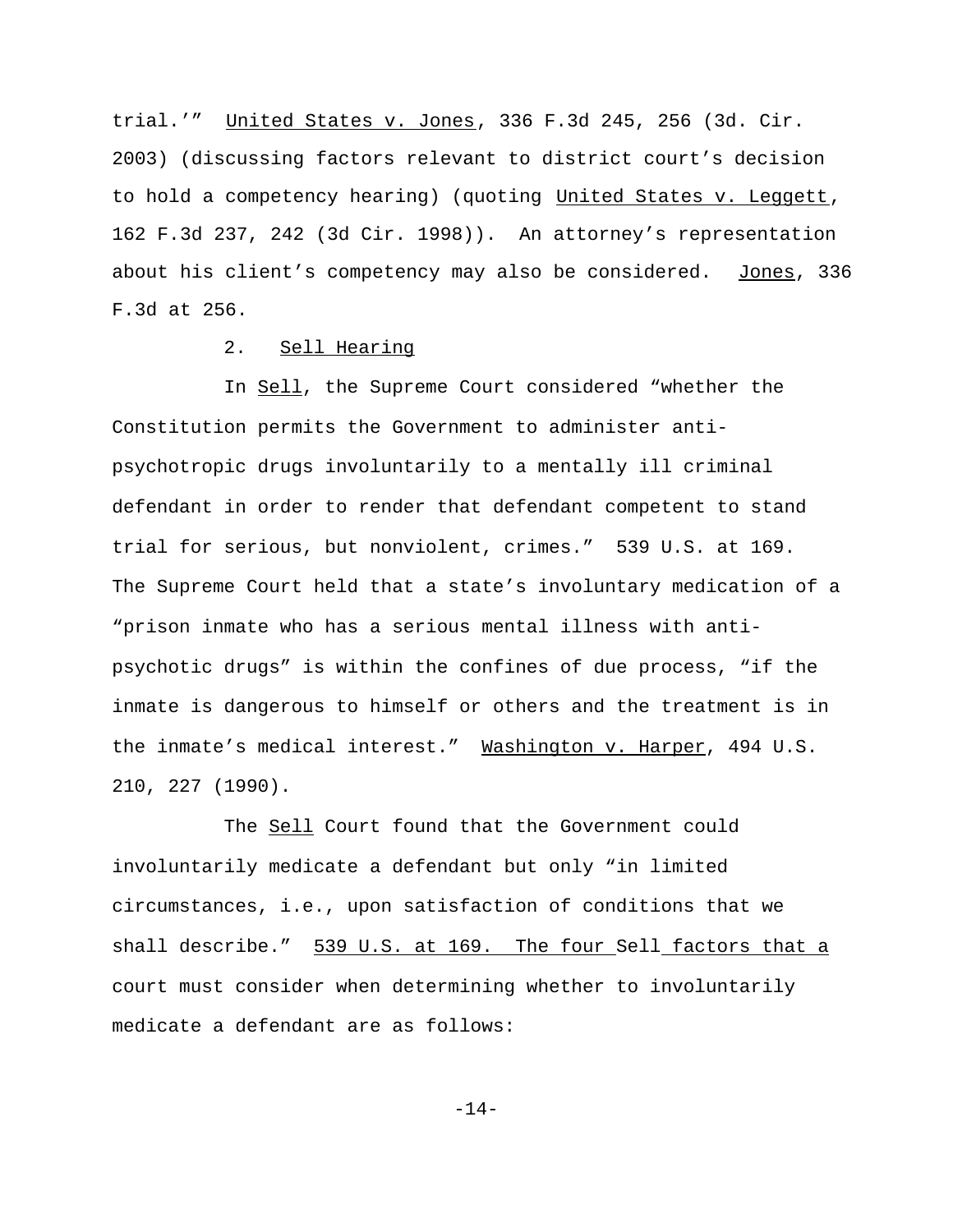First, a court must find that important governmental interests are at stake . . . .

Second, the court must conclude that involuntary medication will significantly further those concomitant state interests. It must find that administration of the drugs is substantially likely to render the defendant competent to stand trial. At the same time, it must find that administration of the drugs is substantially unlikely to have side effects that will interfere significantly with the defendant's ability to assist counsel in conducting a trial defense, thereby rendering the trial unfair . . . .

Third, the court must conclude that involuntary medication is necessary to further those interests. The court must find that any alternative, less intrusive treatments are unlikely to achieve substantially the same results . . . . And the court must consider less intrusive means for administering the drugs, e.g., a court order to the defendant backed by the contempt power, before considering more intrusive methods . . . .

Fourth, as we have said, the court must conclude that administration of the drugs is medically appropriate, i.e., in the patient's best medical interest in light of his medical condition.

539 U.S. at 180-81 (emphasis added). Recently, the Third Circuit clarified that while the first Sell factor is a legal question subject to de novo review, factors two through four are factual questions, which are subject to a review for clear error. Grape, 549 F.3d at 598-99. Further, during a Sell hearing, the Government "bears the burden of proof on factual questions by clear and convincing evidence." Id. at 598.

#### B. Application of the Sell Factors

#### 1. Important Governmental Interests

Here, the Government argues that important governmental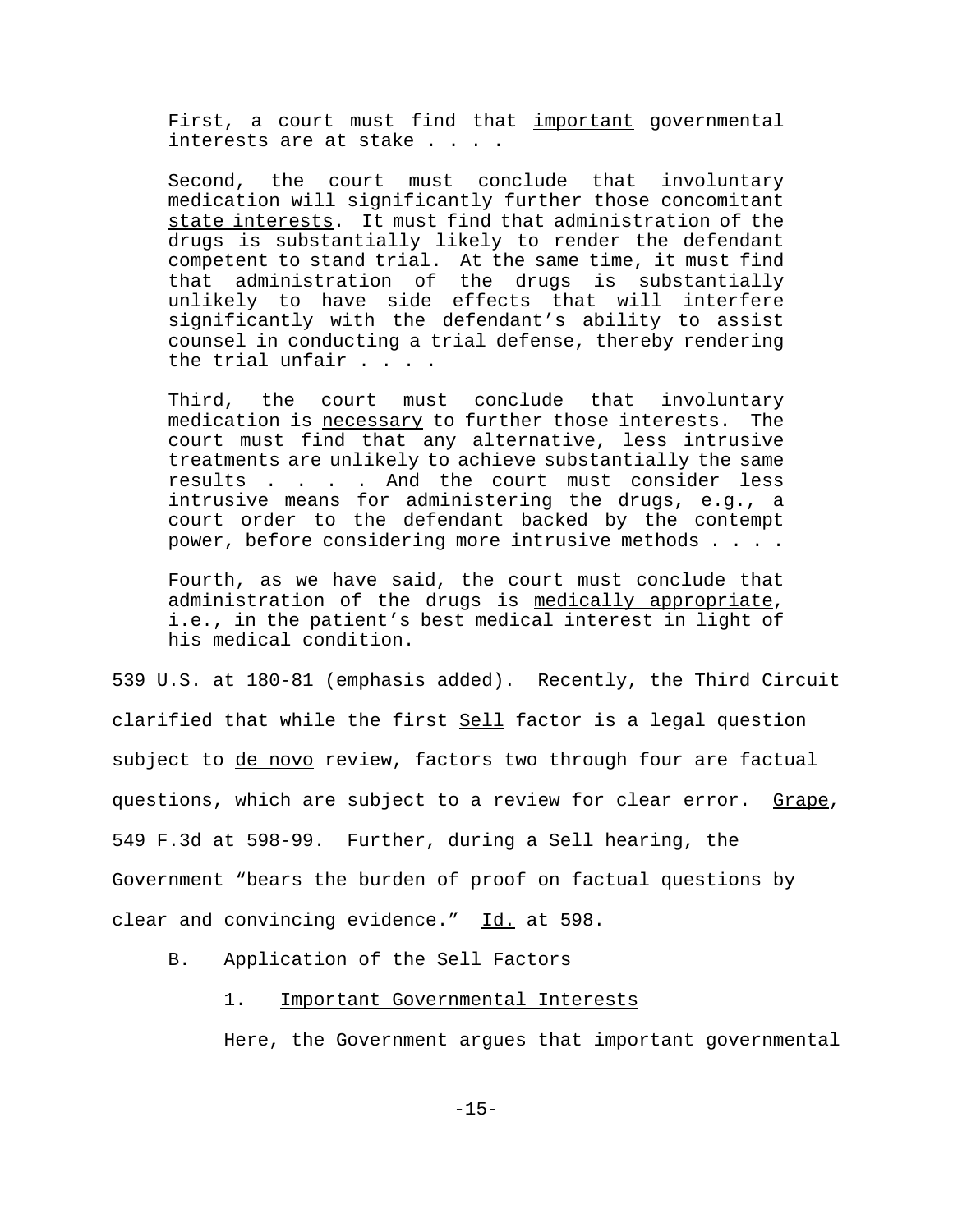interests exist. First, the Government points out that Defendant was part of an eighteen-defendant narcotics conspiracy, where the seriousness of the offense was great. Thirteen of the SCCG defendants have already been sentenced and the remaining four are awaiting sentencing. Thus, Defendant is the only defendant whose charges have not yet been adjudged. Second, the Government argues that interests in a timely trial exist where witnesses have the freshest memories possible and evidence is best preserved. Lastly, the Government contends that where Defendant potentially faces a long period of incarceration relating to the seriousness of the drug charges, administration of antipsychotic drugs will allow him to address the charges sanely in order to avoid commission of future crimes.

In response, Defendant, by way of counsel, opposes the forcible administration of medication and argues that special circumstances here militate against finding important governmental interests. Defense counsel argues that though Defendant committed a serious crime, he would likely be civilly committed if he was not forcibly medicated and rendered competent to stand trial. See 18 U.S.C § 4246(d) (holding that a criminal defendant will be civilly committed where he is "presently suffering from a mental disease or defect as a result of which his release would create a substantial risk of bodily injury to another person or serious damage to property of another").

-16-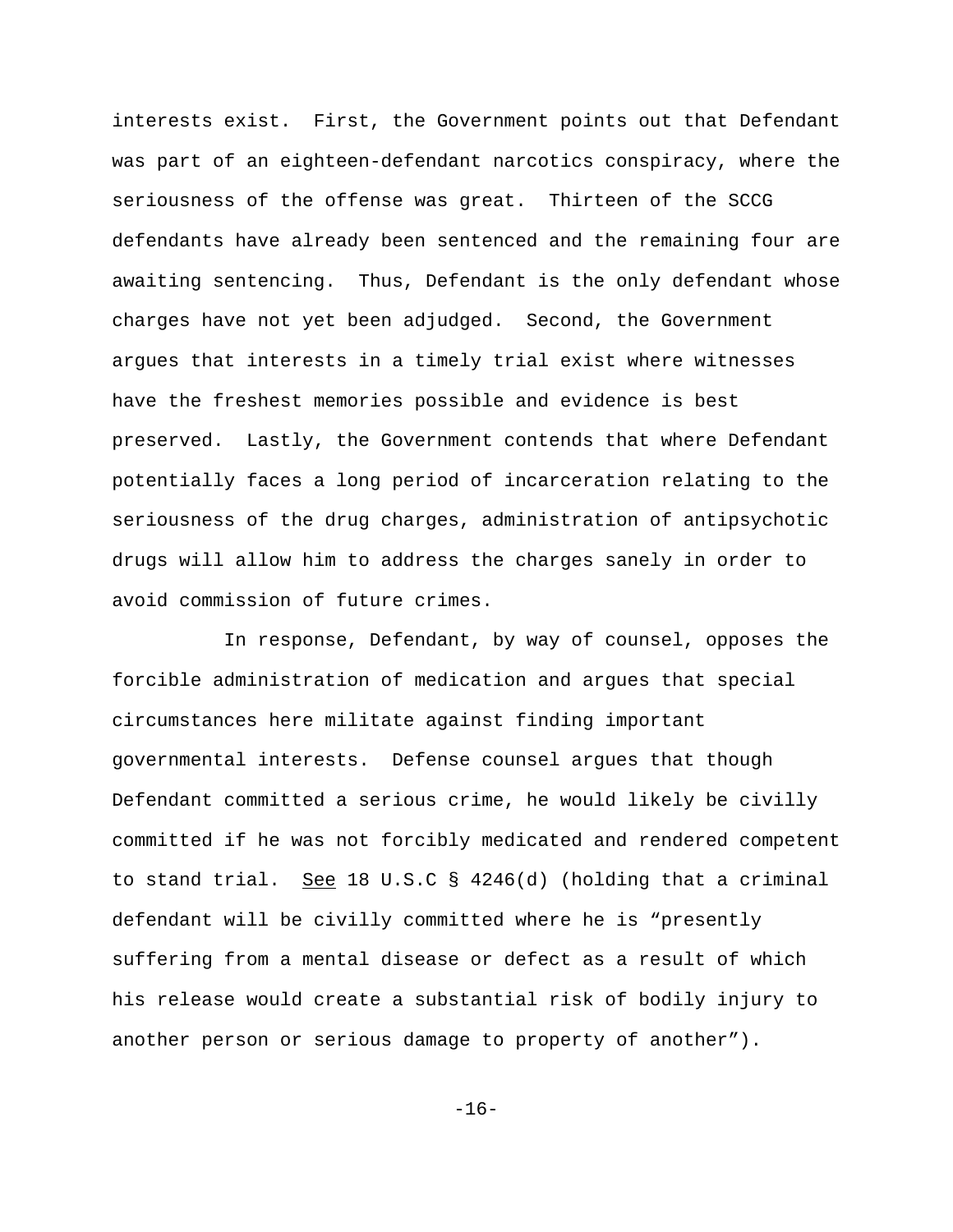Further, defense counsel argues that Defendant's refusal to take antipsychotics would lead to a lengthy incarceration period, thus the Government's interest in Defendant's punishment for his crime and protecting the public is satisfied. See United States v. Moruzin, 583 F. Supp. 2d 535, 546 (D.N.J. 2008) ("Special circumstances may lessen the importance of [the Government's] interest. The defendant's failure to take drugs voluntarily, for example, may mean lengthy confinement in an institution for the mentally ill - and that would diminish the risks that ordinarily attach to freeing without punishment one who has committed a serious crime.") (citing Sell, 539 U.S. at 180).

The first Sell factor to be considered is the importance of the governmental interests at stake. See Sell, 539 U.S. at 180 (noting courts "must consider the facts of the individual case in evaluating the Government's interest in prosecution").

Here, in considering the seriousness of the offense and case-specific considerations, the Court finds that important governmental interests exist. Defendant was part of a complex drug organization, the SCCG, that from November 2002 through September 2007, bought, cooked and sold narcotics in the Philadelphia and Maryland. See Second Superseding Indictment. Defendant is presently charged with conspiracy to distribute five

-17-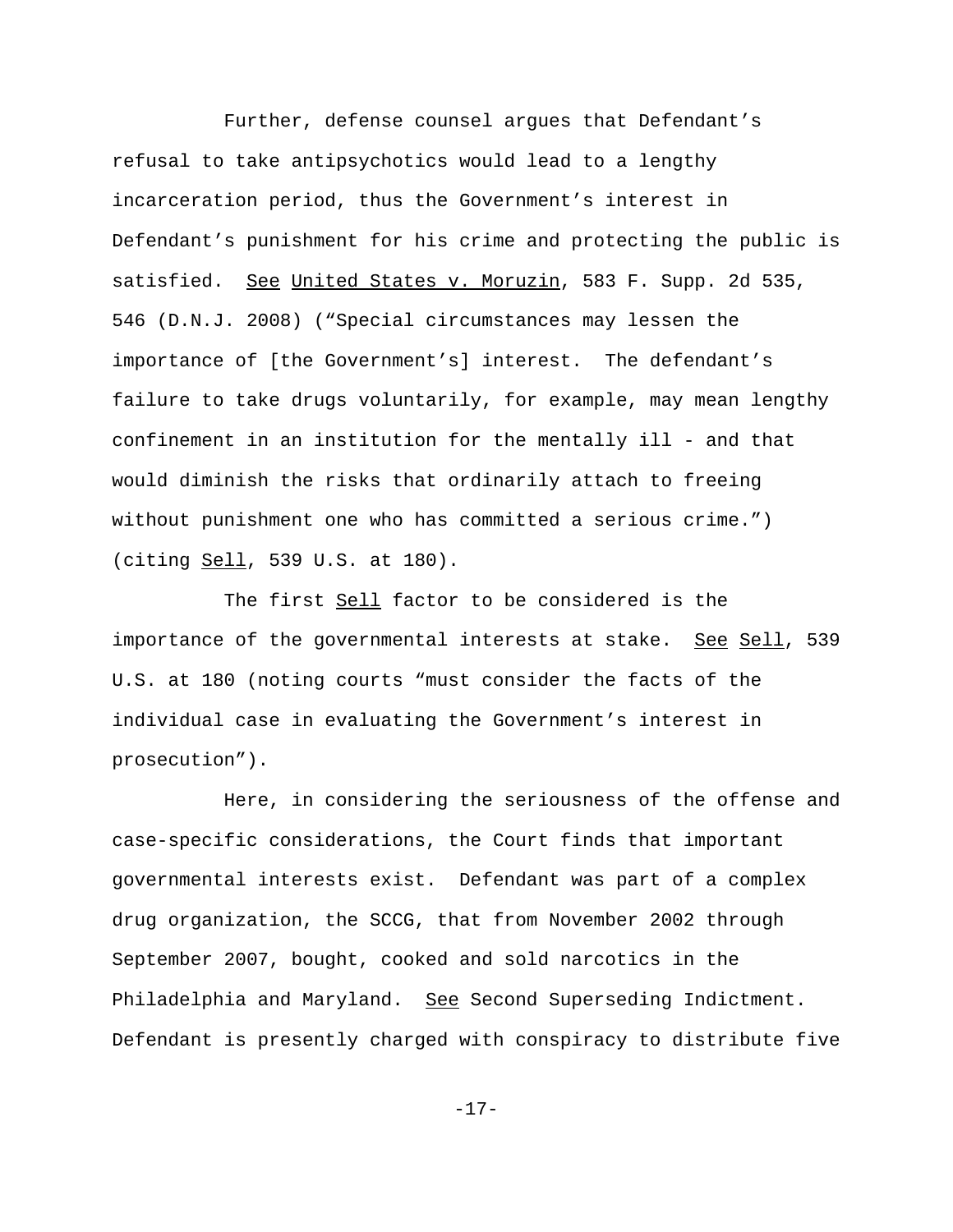kilograms of crack cocaine. See id. As such, the seriousness of the criminal activity of which Defendant took part is not disputed by the parties. See Def. Sell Mem. 7 ("Admittedly, Mr. Muhammad has been charged with a serious offense.").

While there is merit to be given to the Government's interest in a timely trial, Defendant's interest in having a fair trial is also weighty. While defense counsel argues that Defendant's placement in a secure housing unit does not pose a "substantial risk of bodily injury to another person or serious damage to property," Defendant has demonstrated, both in medical reports and before the Court, hostile, aggressive behavior. Defendant also incited a fight prior to being placed in a secure housing unit in MCC Chicago. There is every indication that should Defendant be released from a secure housing unit, he would be a danger to others. Further, Defendant's long history with the criminal justice system militates against prolonging adjudication of the pending charges so that Defendant may begin to serve his time and work towards rehabilitation. See Hr'g Tr. 79:15-18 (noting Defendant has been involved with the legal system for fourteen (14) years, since the age of 16 and has a lengthy history of drug and alcohol abuse).

Additionally, without administration of antipsychotic drugs, Defendant is unlikely to be released from a secure housing unit, which keeps him isolated from other inmates. If the Court

-18-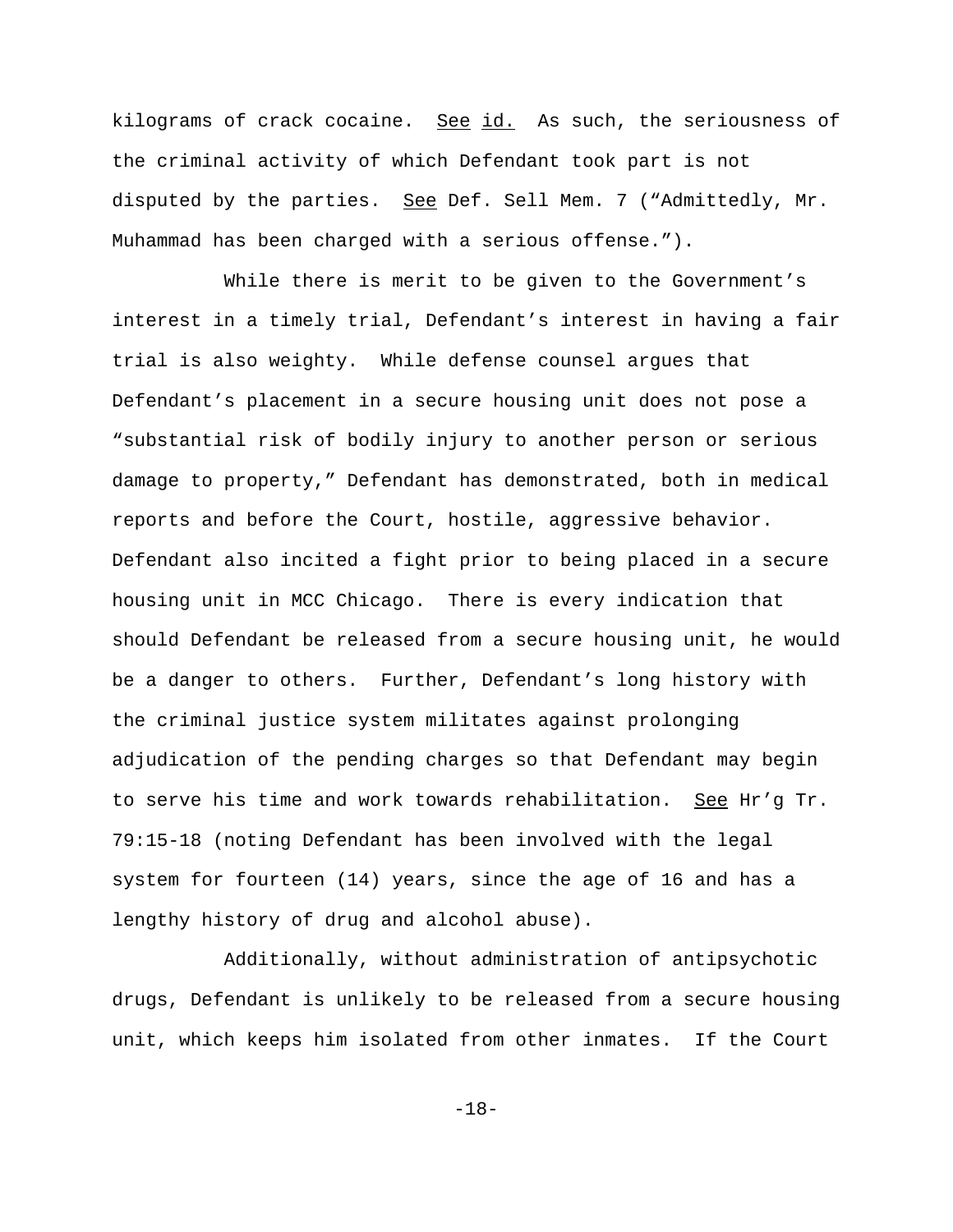were to refuse forcible administration of medication, there is a likelihood (as has been the case since Defendant's admittance to MCC Chicago in September 2008) that Defendant could be isolated in perpetum. See Berger Test., Hr'g Tr. 83:22-23 ("He [Defendant] could have become chronically schizophrenic or chronically psychotic and maintain that for years.")

Finally, though the Court takes Defendant's special circumstances into consideration, Defendant not only refuses to take medication, but has refused to participate meaningfully in any type of medical interview or alternative treatment, such as psychotherapy. Where Defendant cannot rationally understand his charges or communicate his defense to his attorney, an offering of alternative, less intrusive treatments to forcible medication (such as psychotherapy) has become a Sisyphean task by which nothing has yet been accomplished or furthered. See Moruzin, 583 F. Supp. 2d at 546 ("We do not mean to suggest that civil commitment is a substitute for a criminal trial  $\ldots$ . The potential for future confinement affects, but does not totally undermine the strength for the need for prosecution."). This standstill does not benefit the balance of justice to the public, and it is does not protect Defendant's interests in a timely and fair adjudication of the charges against him.

As such, the Court finds that the Government has satisfied the first Sell factor by clear and convincing evidence

-19-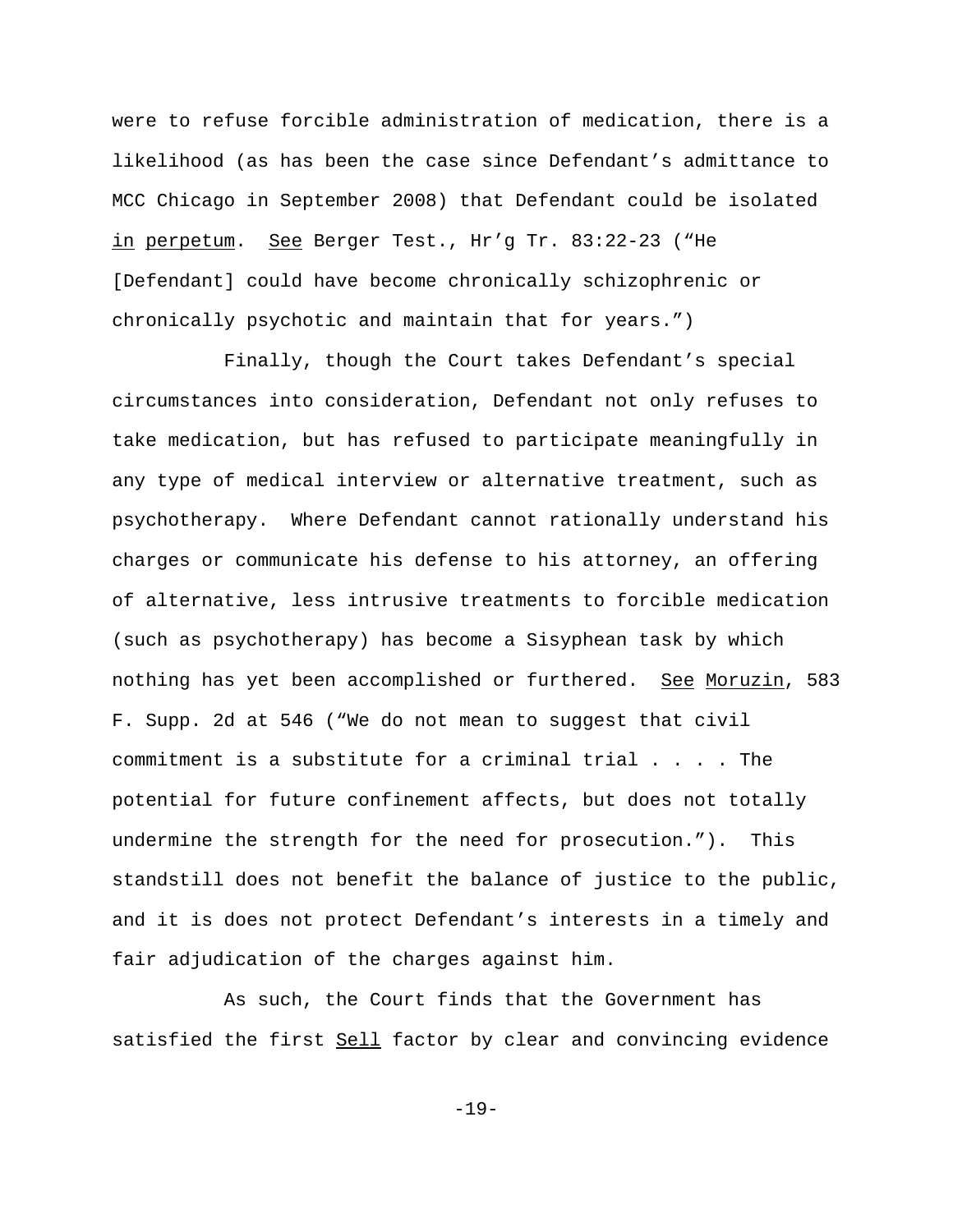and demonstrated that important governmental interests are at stake here.

### 2. Furtherance of the Governmental Interests

The Government asserts that forced medication will "significantly further" the governmental interests at stake by rendering Defendant competent to stand trial. The Government points out that there is a substantial probability that Defendant's mental acuity will result once antipsyhotic drugs are administered and that side effects of antipsychotics are substantially unlikely to interfere with Defendant's ability to assist his defense counsel in preparation of his defense or participate in the trial.

In turn, defense counsel argues that because Drs. Grant and Berger were unable to learn of Defendant's mental health history nor the length of time of his alleged schizophrenic episodes, forcible medication is not appropriate. Defendant asserts that where Defendant's personal and psychological history prior to his current arrest in 2007 is largely unknown, his likelihood of a favorable response to antipsychotics is equally unknown.

The second Sell factor requires the Court to determine whether the Government's interests will be significantly furthered by forcible administration of drugs. The Sell court instructed district courts to consider whether:

 $-20-$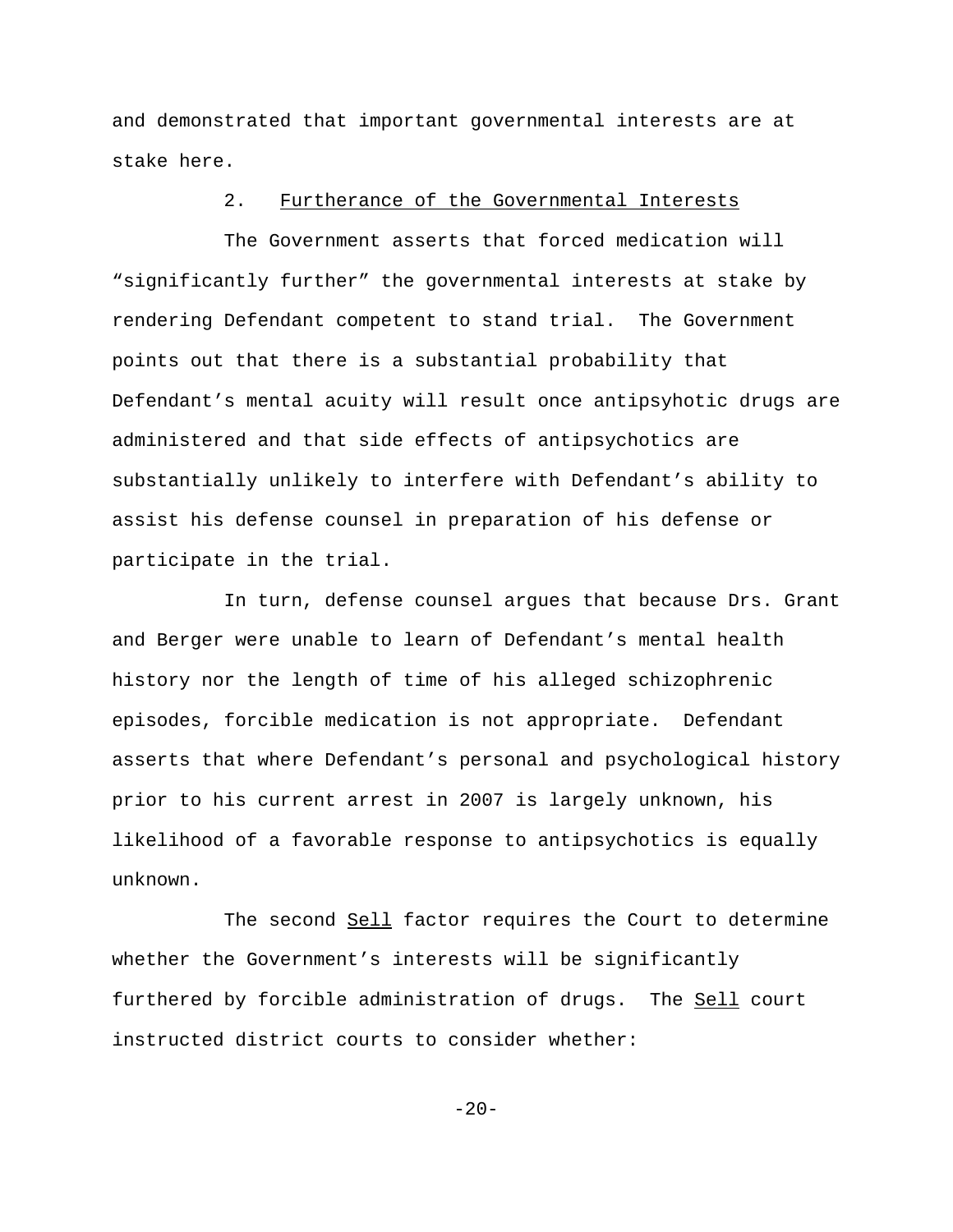administration of the drugs is substantially likely to render the defendant competent to stand trial. At the same time, it must find that administration of the drugs is substantially unlikely to have side effects that will interfere significantly with the defendant's ability to assist counsel in conducting a trial defense, thereby rendering the trial unfair.

539 U.S. at 180.

As stated above, each doctor that has examined Defendant has found, in his or her medical opinion, that he is incompetent to stand trial as he suffers from mental health illnesses (diagnosed as Schizophrenia, Disorganized Type), disorganized thinking. As a result, Defendant has been unable to participate meaningfully in any court hearings to date due to his inability to communicate rational thoughts.

The medical evaluations that support competency restoration are as follows. $10$  In August 2008, Defendant underwent a competency evaluation conducted by Dr. Pogos Voskanian, who stated that "it is my opinion with a reasonable degree of medical certainty, the defendant at the present time cannot be assessed as competent to stand trial." See Voskanian Rep. 7, dated 8/29/08. In September 2008, Defendant was examined and evaluated by Dr. Nieberding at MCC Chicago and found to be

<sup>&</sup>lt;sup>10</sup> In terms of Defendant's diagnosis, though Dr. Berger was unable to obtain information from Defendant himself, Dr. Berger found that "in terms of his [Defendant's] presentation from a mental health perspective, it appeared that he did present with substantial and sustained symptoms that are consistent with the disorganized schizophrenia."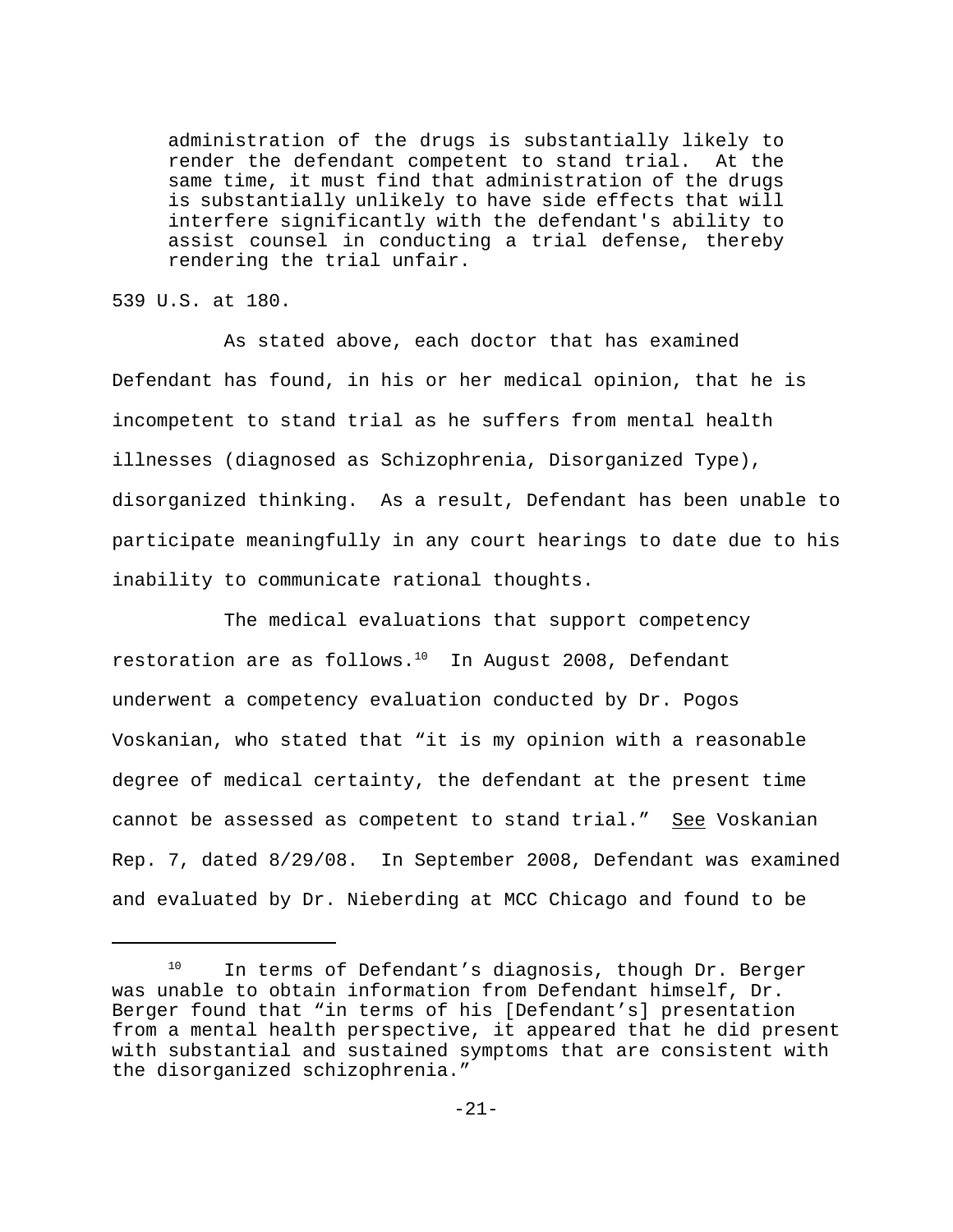incompetent to stand trial. See Nieberding Eval. 1 ("Should these symptoms [illogical and confused thinking, inappropriate affect, suspiciousness, and possibly visual hallucinations] persist, and there is no indication they will not particularly considering he is refusing medication, Mr. Muhammad would likely be appropriate for hospitalization (competency restoration) under Title 18, United States Code, Section 4241(d)."). In June 2009, after observation and medical testing at FMC Butner, both Doctor Grant and Doctor Berger found that Defendant "remains not competent to proceed to trial" and that it is substantially likely that the antipsychotic drugs will restore Defendant's competency to stand trial. See Revel Rep. (recommending a full four-month period for restoration).

Dr. Berger is Defendant's current treating physician, and the physician who would prescribe and oversee the involuntary administration of antipsychotic medication. In his testimony before this Court during the Sell hearing, Dr. Berger testified that Defendant was likely suffering from Schizophrenia, Disorganized Type and that Defendant would greatly benefit, in both his thinking and quality of his life, by taking antipsychotics. See Dr. Grant Test., Hr'g Tr. 53 (testifying that a 70-80% chance exists that Defendant's competency will be restored upon involuntary medication). Dr. Berger also testified that medical examinations of Defendant were difficult as he

-22-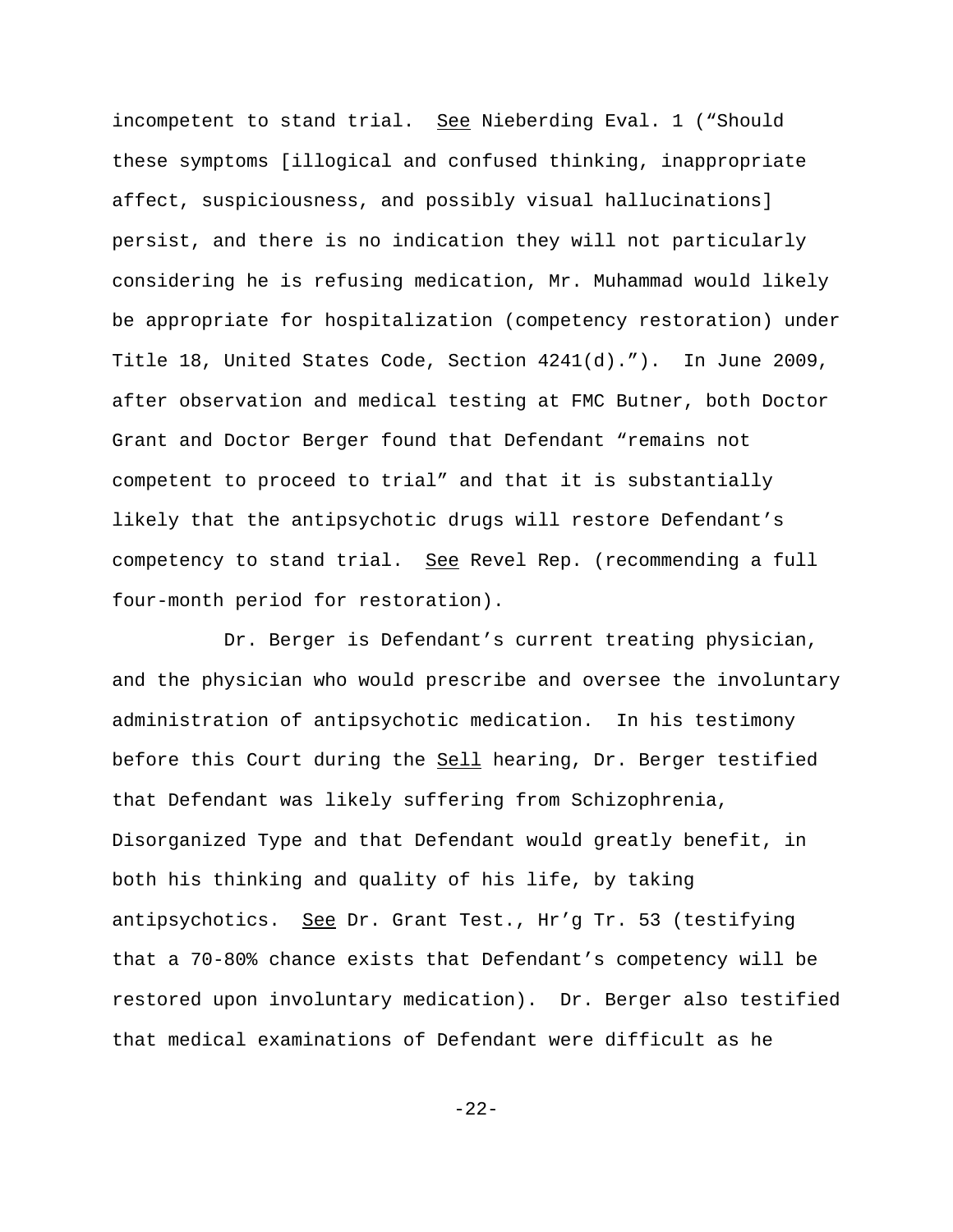refused to coherently answer questions or participate in any type of alternative treatment to medication, such as psychotherapy. See Berger Test., Hr'g Tr. 85:3-6 ("On a daily basis the officers, the nurses, Dr. Grant and myself all would see him on a gully, he would be seen multiple times in a day. The problem was in talking to him you got no coherent response."). Specifically, Dr. Berger noted that it was not that Defendant was slurring his words or couldn't speak properly, but that Defendant presented sentences in a disjointed, illogical manner so that it was impossible to understand him. Id. 85:13-15.

Dr. Berger also testified as to the expected results once antipsychotics are administered to Defendant. Dr. Berger testified that, both in his experience and as generally recognized in the medical profession, patients with a diagnosis of Schizophrenia have about a 70% probability of restoration to competency once antipsychotics are taken. See id. 87:15-20 (noting that 10-15% of persons do not respond or partially respond to antipsychotics). After administering the antipsychotics, Dr. Berger particularized "target symptoms" that he would be looking for to ensure the antipsychotics were having a positive effect. Specifically, Dr. Berger stated that he would look at whether Defendant's organization of thought, emotions, and affect were rational and make sense. Dr. Berger stated that he would expect substantial improvement in Defendant's condition

-23-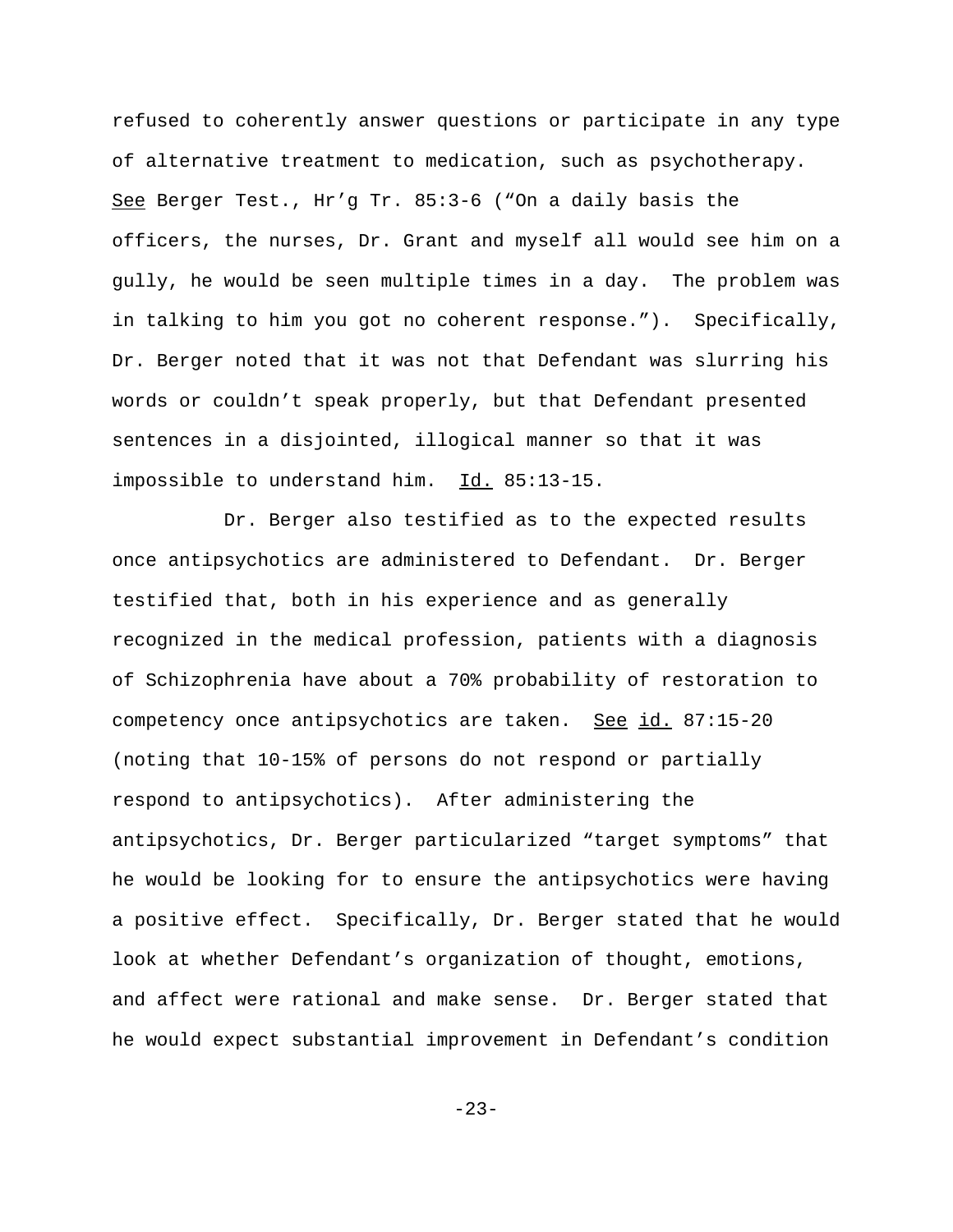after several weeks of administration of the antipsychotics. See id. 97:9-13 ("Often you see people much less agitated, much less agitated, much less anxious within a week or so, but you don't see the disorganization, the hallucinations leave for several weeks, four weeks typically.").

Further, Dr. Berger testified that Defendant would only be forcibly medicated to restore his competency to stand trial. The administration of medication would therefore not continue in futuro, but would cease once Defendant's criminal proceedings were concluded. However, Dr. Berger stated that often when patients are administered antipsychotics "they realize what state they were in and actually convert over to voluntary treatment." See id. 99:9-12. Thus, there is a likelihood that once restored, Defendant would voluntarily continue taking antipsychotics based on the relief provided by a clearer state of mind.

Dr. Berger discussed the procedure for forcible medication at length during the Sell hearing. First, prior to drug administration, Dr. Berger would discuss the following with Defendant: his options, the purpose of the drugs, the side effects of the drugs, and the hoped-for relief the drugs would provide. Defendant would have the option of taking the medication and, if he still refused, Defendant would have the option to choose between an injectable or oral administration. See id. 99:24-25 ("I will want him to be aware that we do mouth

-24-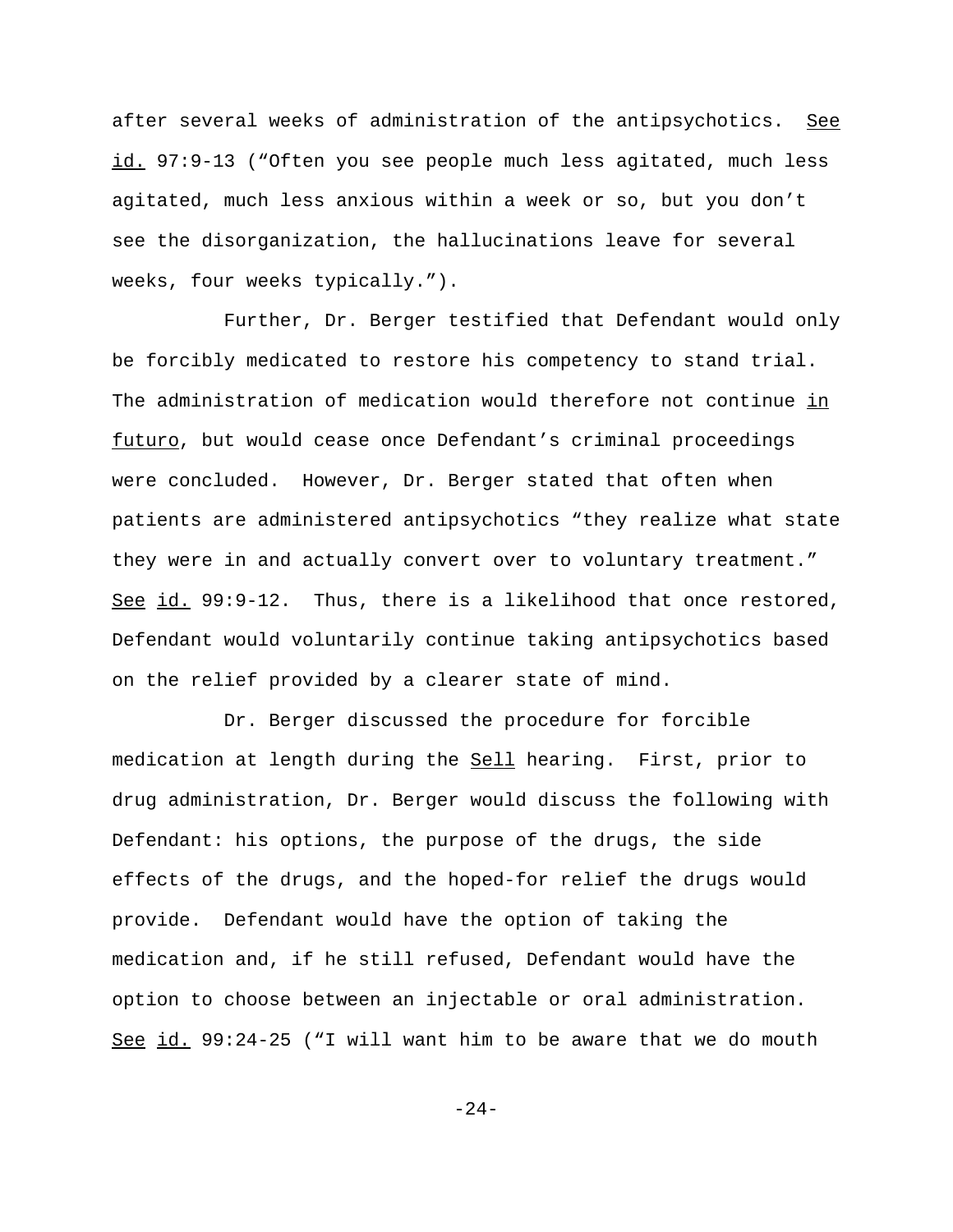checks . . . . If he is taking the injection, he would have to receive it on a therapeutic time interval, two to four weeks once it is stabilized."). If Defendant is physically aggressive in his refusing the antipsychotic medication, Defendant would be alerted that a team would be coming to administer the medication. Medical and correctional staff with proper precautionary gear would physically restrain Defendant until the medicine was administered or until Defendant ceased struggling. See id. 102:1-5 ("It [forcible administration of medication] is very distressing. It was actually designed to not have people hurt, either staff or the inmate and it seems to work fairly well that way. It is videotaped and I think each and every one is reviewed at our regional or central office.").

In its consideration, the Court must also be wary of the side effects antipsychotic drugs will have on Defendant's appearance should he choose to proceed to trial and the prejudice that may result. In Sell, the Supreme Court focused its analysis on the defendant's ability to assist trial counsel once medicated and Justice Kennedy, in his concurring opinion, cautioned that prejudice may occur whereby Defendant's "(1) demeanor [is altered] in a manner that will prejudice his reactions and presentation in the courtroom, and (2) render[ed] unable or unwilling to assist counsel . . . . " Moruzin, 583 F. Supp. 2d at 549 (citing Sell, 539 U.S. at 180 (J. Kennedy, concurring)).

-25-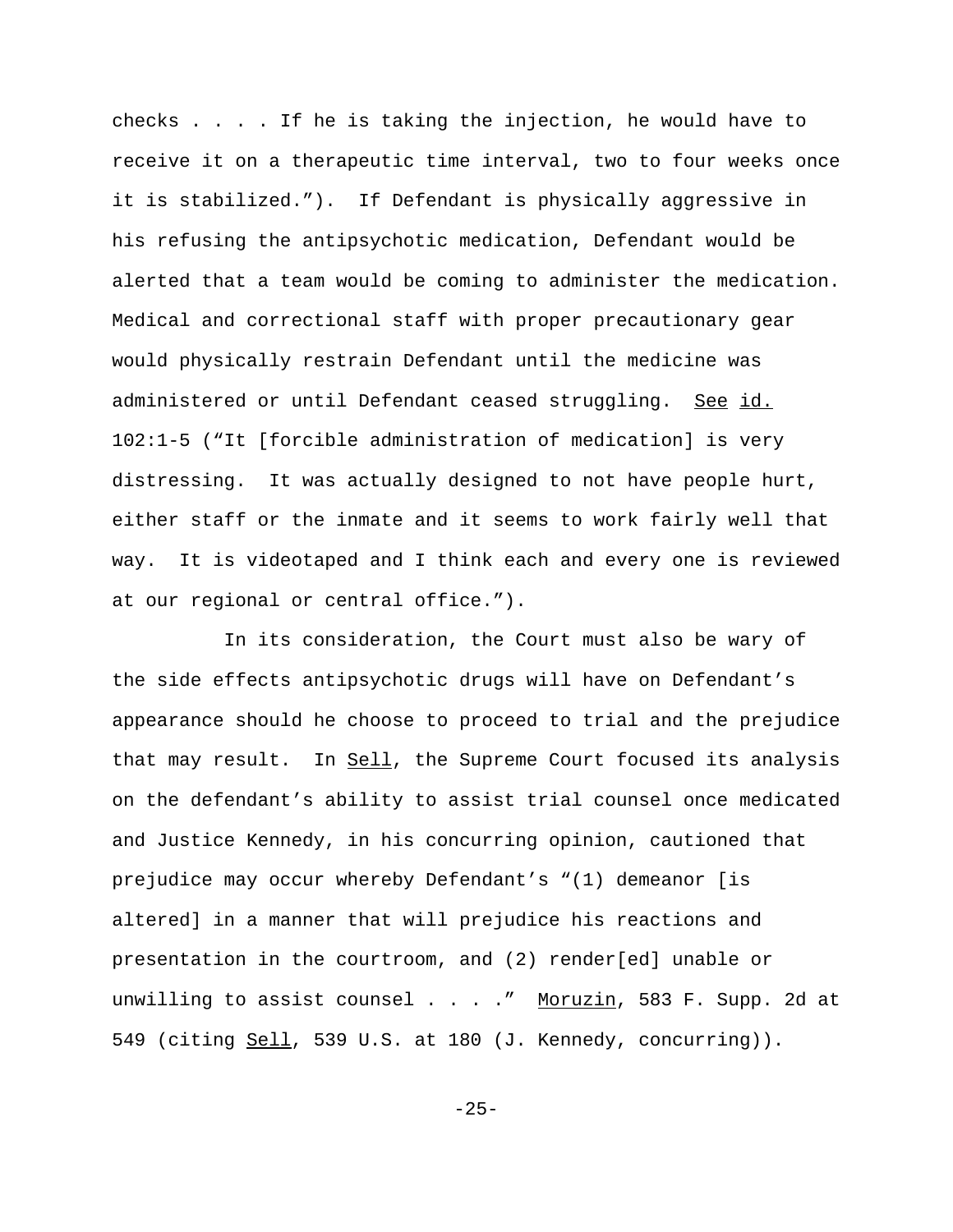Here, Dr. Berger noted three drugs likely to be amdinistered to Defendant: Haldol, Prolixin, Risperdal. See Berger Test. (noting the list provided was nonexclusive and nonexhaustive). Dr. Berger acknowledged that there is a likelihood that Defendant could experience some side effect symptoms. Side effect symptoms of first generation antipsychotics (such as Haldol and Prolixin) include extrapyramidal symptoms (neuromuscular effects that can flatten or blend a person's facial expression), tremors, blurred vision, Parkinson-like walking motions, and tarded dyskinesia (restlessness, movement disorder whereby persons smack, move or lick their lips). Side effects occur in up to thirty (30) percent of patients on antipsychotics. See id. 105:3-7, 106:2-5 (Dr. Berger noted that only 5% of patients on antipsychotics suffer from tarded dyskinesia and that it is only disfiguring in a fraction of that 5%). Dr. Berger also testified that second generation medicines, such as Respiridone, have a different side effect profile. Additionally, Dr. Berger stated that he would only use a sedative if the patient was highly agitated and only on an emergency basis. See id. 116:9-10.

However, Dr. Berger noted that side effect symptoms can be managed, specifically for the purposes of trial, by "either initiat[ing] side effect medication specific to the symptom he's displaying [or] decreas[ing] the medication dosage." See id.

-26-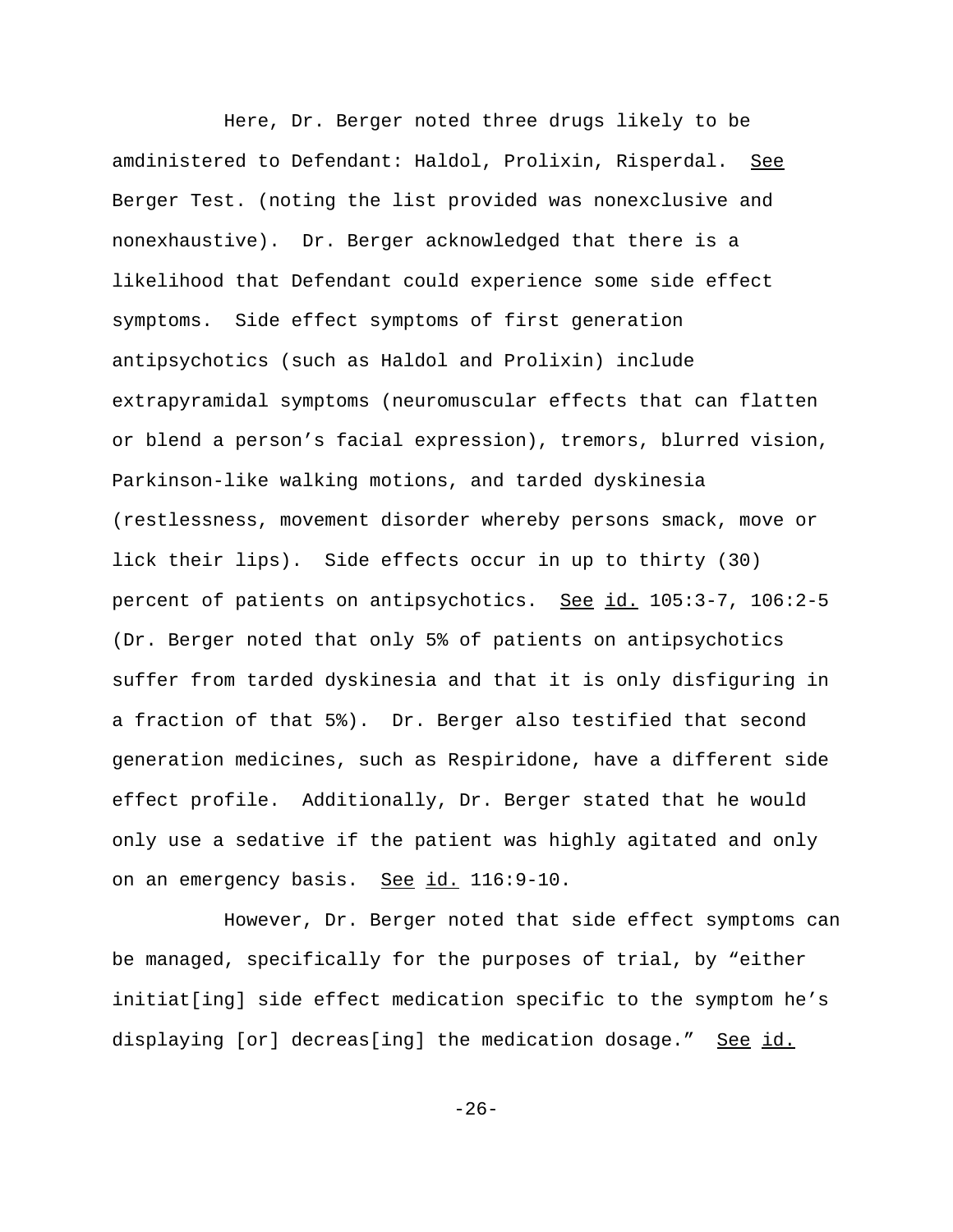129: 11-16 (noting Dr. Berger "would look more at [Defendant's] ability to cognitively and rationally assist his attorney and understand what is going on, over displays of tarded dyskinesia" — disfiguring movements). The doctors would also be physically and metabolically monitoring Defendant's response to the antipsychotics. If the side effects could not be effectively managed, Dr. Berger testified that he would "discontinue the medication and try a different medication." See id. 126:19-23.

Before the Court, Doctor Grant and Doctor Berger also addressed Defendant's physical prognosis and likely physical reaction to the antipsychotics. Dr. Grant, in reading Dr. Nieberding's medical report, stated that Defendant's medical history included "[a] prior diagnosis of sickle cell anemia, hypertension and occasional reports of chest pain, but they did not require treatment over the past year that he knew about." Thus, where Dr. Nieberding's report was issued on October 15, 2008, Defendant had not experienced either hypertension or chest pain since 2007. Drs. Grant and Berger reported that since his arrival at FMC Butner in June 2009, Defendant did not report any physical discomforts. On redirect, Dr. Berger testified that he has personally medicated thousands of patients and has never had a patient with fatal medication at all, or fatal medication of an antipsychotic. See id. 126:13-24. Specifically, in addressing the safety of the antipsychotics to be given to Defendant, Dr.

-27-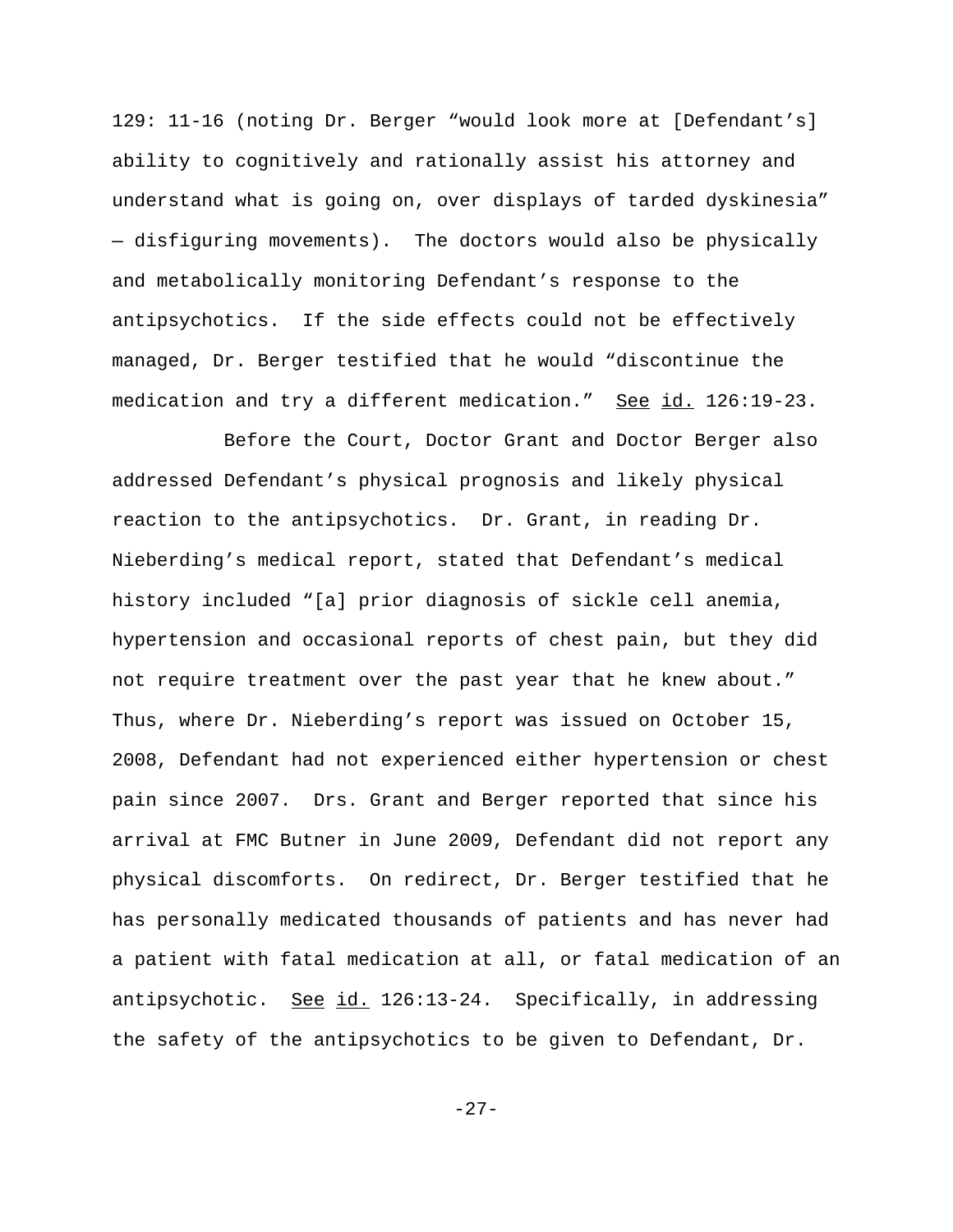Berger testified that he has been administering Prolixin for "over several decades" and Risperidone "over the last seven to ten years" and believed that there is a substantial probability that Defendant would respond positively to the antipsychotics administered. See id. 131:19-22.

As such, the Court finds that the Government has established, by clear and convincing evidence, that the governmental interests will be significantly furthered by Defendant's forcible administration of medication. Further, where Dr. Grant and Dr. Berger's testimony elucidated the process of forcible medication, types of drugs to be administered and potential side effects, the Court is satisfied that Defendant will not be prejudiced in his presentation at trial.

# 3. Necessity

The Government argues that the necessity of involuntary medication is clear to further the governmental interests and that alternative, less intrusive treatments would not reach substantially similar results. See Govt Sell Mem 13. In opposition, defense counsel contends that forcible medication is not necessary "before other avenues of treatment [a]re exhausted." See Def. Sell Mem. 13 (citing United States v. McCray, 447 F. Supp. 2d 671, 682 (D.N.J. 2007) (holding that "the risks of serious side effects are balanced against the questions that exist affecting the potential effectiveness of drug

-28-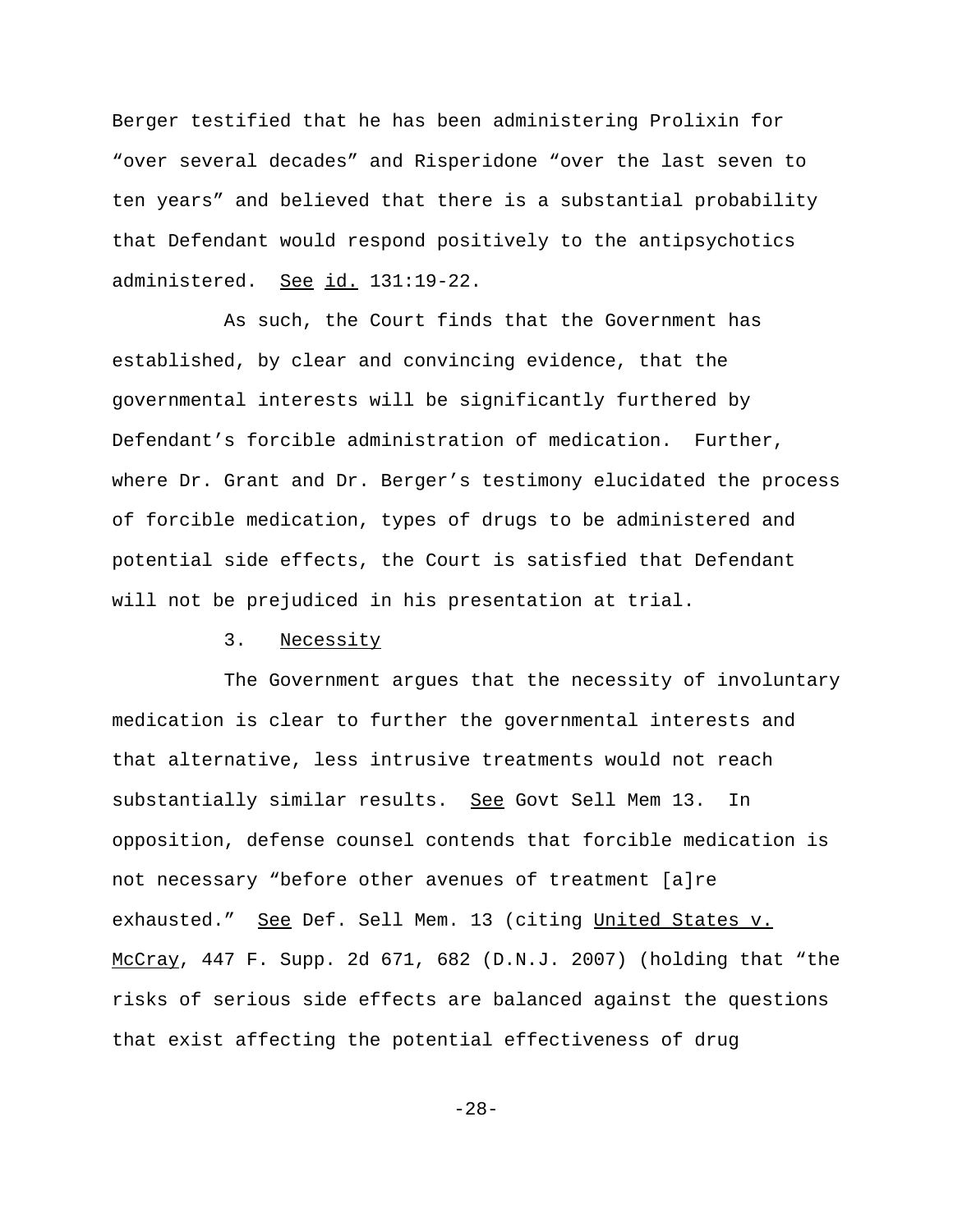treatment")).

The third Sell factor requires the Court to consider whether "any alternative, less intrusive treatments are unlikely to achieve substantially the same results [and that] [t]here is no evidence to suggest that any alternative less intrusive means exist to achieve substantially the same results." Sell, 539 U.S. at 181.

The record has made clear, and defense counsel does not dispute, that Defendant refuses to participate in any form of therapy (including psychotherapy, an alternative, less intrusive treatment). Therefore, not only will alternative treatments not suffice, but will clearly not produce "substantially the same results" as is likely with administration of antipsychotics.

Further, it is likely that though the first forcible administration of medication would be intrusive, many patients will voluntarily continue medication once their thought processes have been made clearer. See Berger Test., Hr'g Tr. 125: 10-16 ("Typically, people gain some relief from the medication, just in organization . . . . I have seen people two and even three times be totally uncooperative, but that's very, very rare."). Lastly, Dr. Berger explicitly stated that if there was an alternative, less intrusive treatment, he would use it. But that none exists. Thus, the hoped-for result would be that if Defendant is receiving mental clarity from the antipsychotics, he would choose

-29-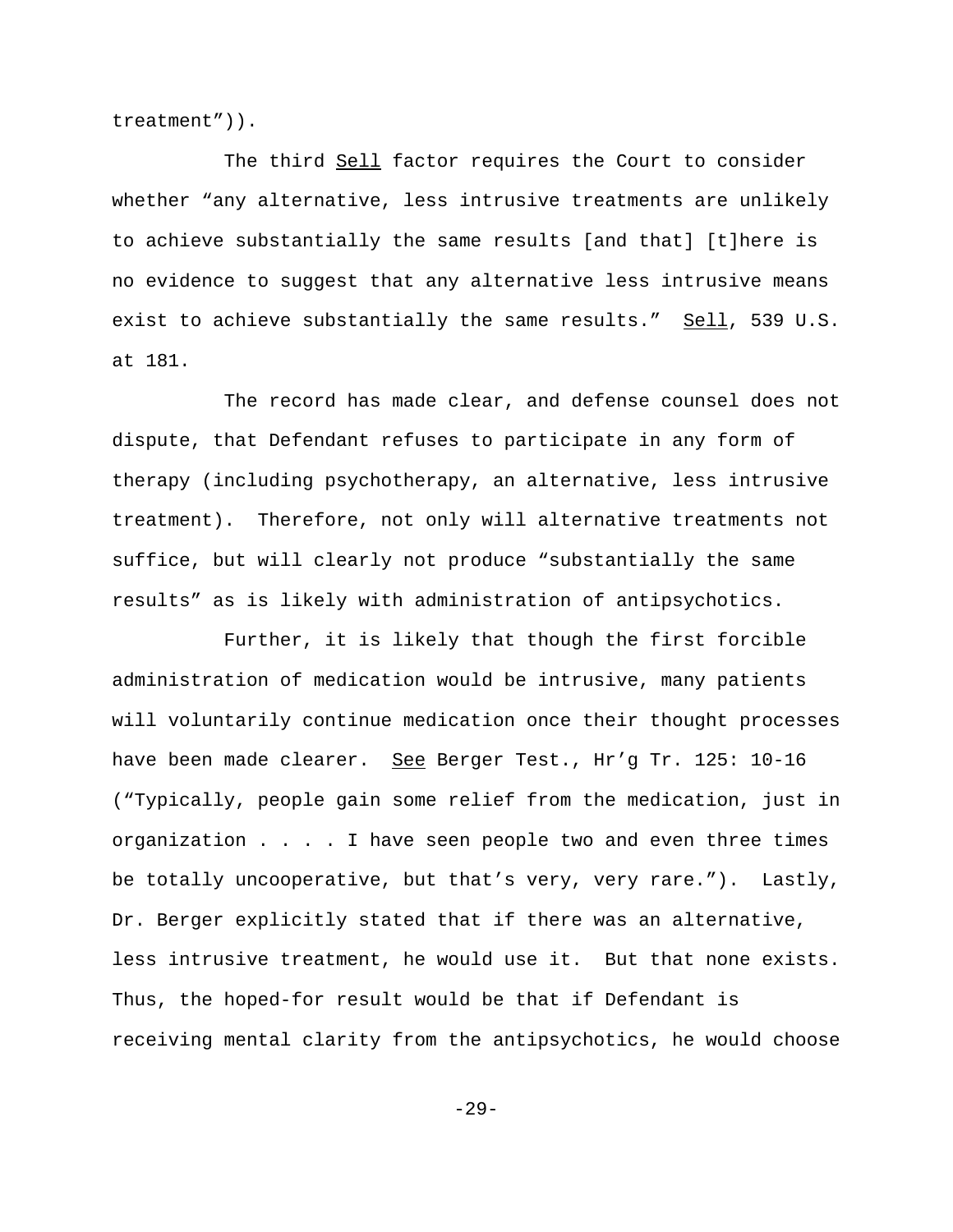to continue treatment, both in the form of medication and through alternative, less intrusive treatments such as behavioral therapy and psychotherapy.

As such, the Court finds that the Government satisfied the third Sell factor, by clear and convincing evidence, by demonstrating that alternative, less intrusive treatments are not available options, as Defendant refuses to participate in any form of rehabilitation. Therefore, "any alternative, less intrusive treatments are unlikely to achieve substantially the same results" as forcible medication and no evidence was proffered to suggest alternative treatments would "achieve substantially the same results."

# 4. Medical Appropriateness

The Government contends that forcible administration of antipsychotic drugs is "medically appropriate" here. See Govt Sell Mem. 13. Defense counsel argues that the likelihood that Defendant would suffer serious side effects is "not insignificant" and the fact that Defendant's psychological history is unclear greatly decreases the likelihood of success. See Def. Sell Mem. 14.

The fourth Sell factor requires the Court to consider whether forcible "administration of the drugs is medically appropriate, i.e., in the patient's best medical interest in light of his medical condition." United States v. Grape, 509 F.

 $-30-$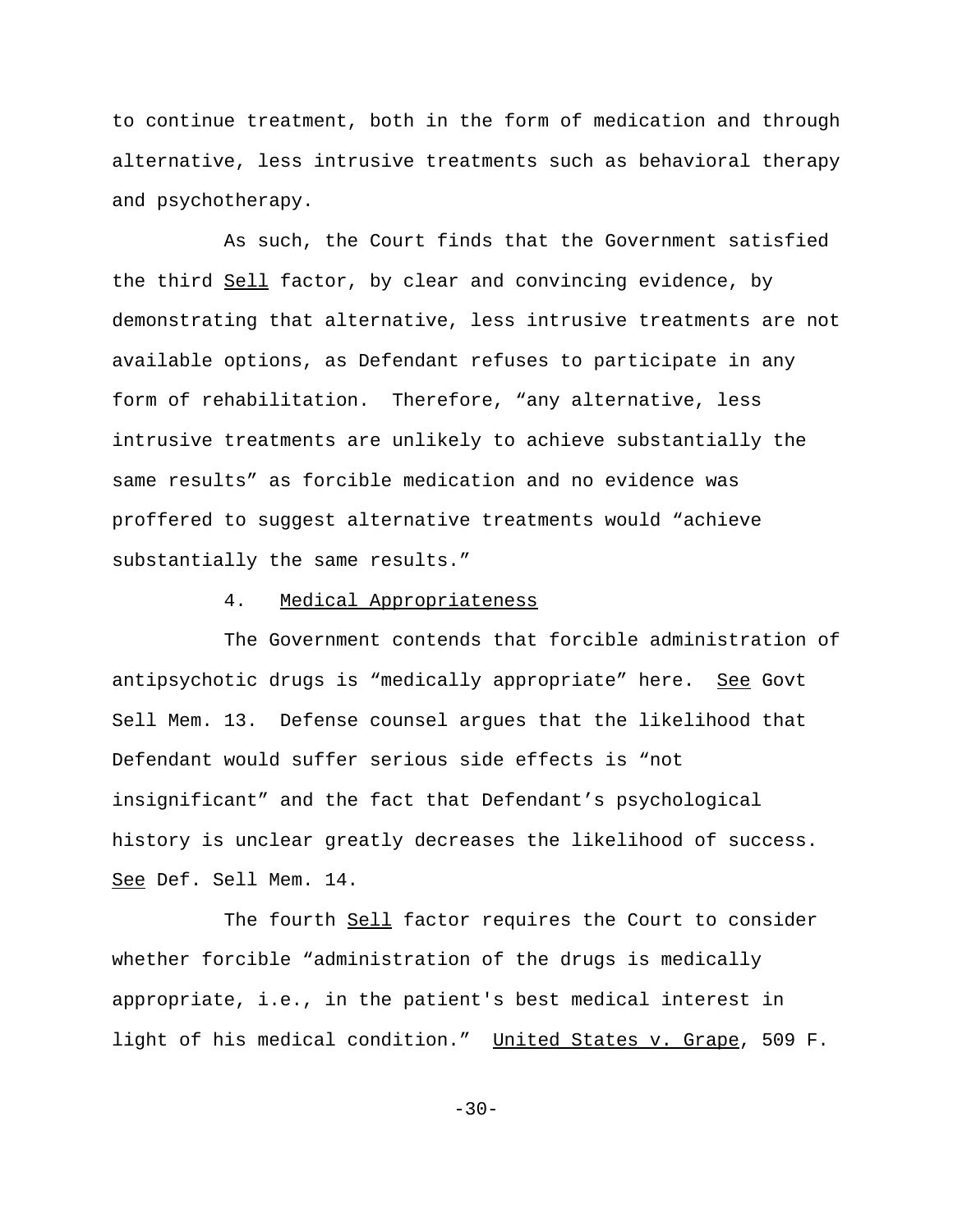Supp. 2d 484, 500 (W.D. Pa. 2007) (citing Sell, 539 U.S. at 181).

Defendant has been diagnosed by multiple doctors at various institutions as suffering from a disorganized type of Schizophrenia. Defendant is unable to communicate rationally, has delusional thoughts, is hostile and aggressive, and is not competent to stand trial or assist his attorney in his defense. Though side effects may occur, the history of antipsychotics has been to provide patients who suffer from mental illness relief from their disordered thinking. Defendant's aggressive manner and history of instigating fights with other inmates renders him unable to be removed from a secure housing unit. Without forcible medication and potential relief, Defendant's condition may not ever improve.

As stated above, where Defendant either refuses to participate in any interviews or psychotherapy or cannot do so in a competent manner, alternative treatments are not viable options. Importantly, as to Defendant's physical condition, Dr. Berger, Defendant's current physician, testified that he "believe[d] we have adequate information to proceed in a safe and responsible manner."

As such, the Court finds that the Government has satisfied the fourth Sell factor, by clear and convincing evidence, by demonstrating that the forcible administration of antipsychotic drugs is medically appropriate for the finite

-31-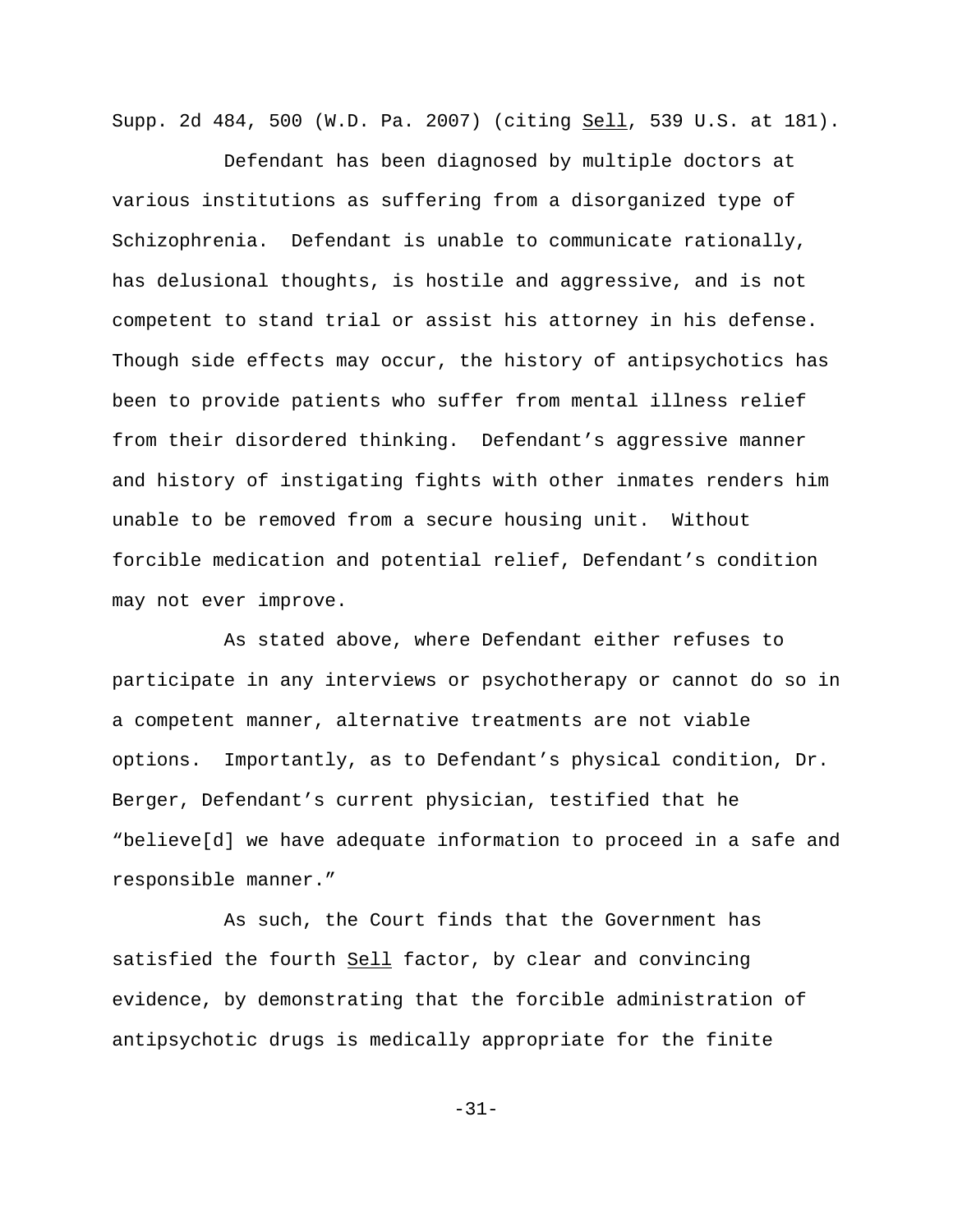period of time it takes for Defendant to be restored to competency and trial concluded.

### **IV. CONCLUSION**

Following a Sell evidentiary hearing with expert testimony, the Court finds that the Government has demonstrated, by clear and convincing evidence, that all four Sell factors have been met. As such, the Court will **GRANT** the Government's motion for involuntary medication of Defendant and intensive in-patient mental health treatment solely to restore Defendant's competency to stand trial in the instant matter.

The Court further orders that the Government inform the Court of Defendant's prognosis and status four weeks after the antipsychotic medications are administered to determine whether Defendant's competency has been restored.